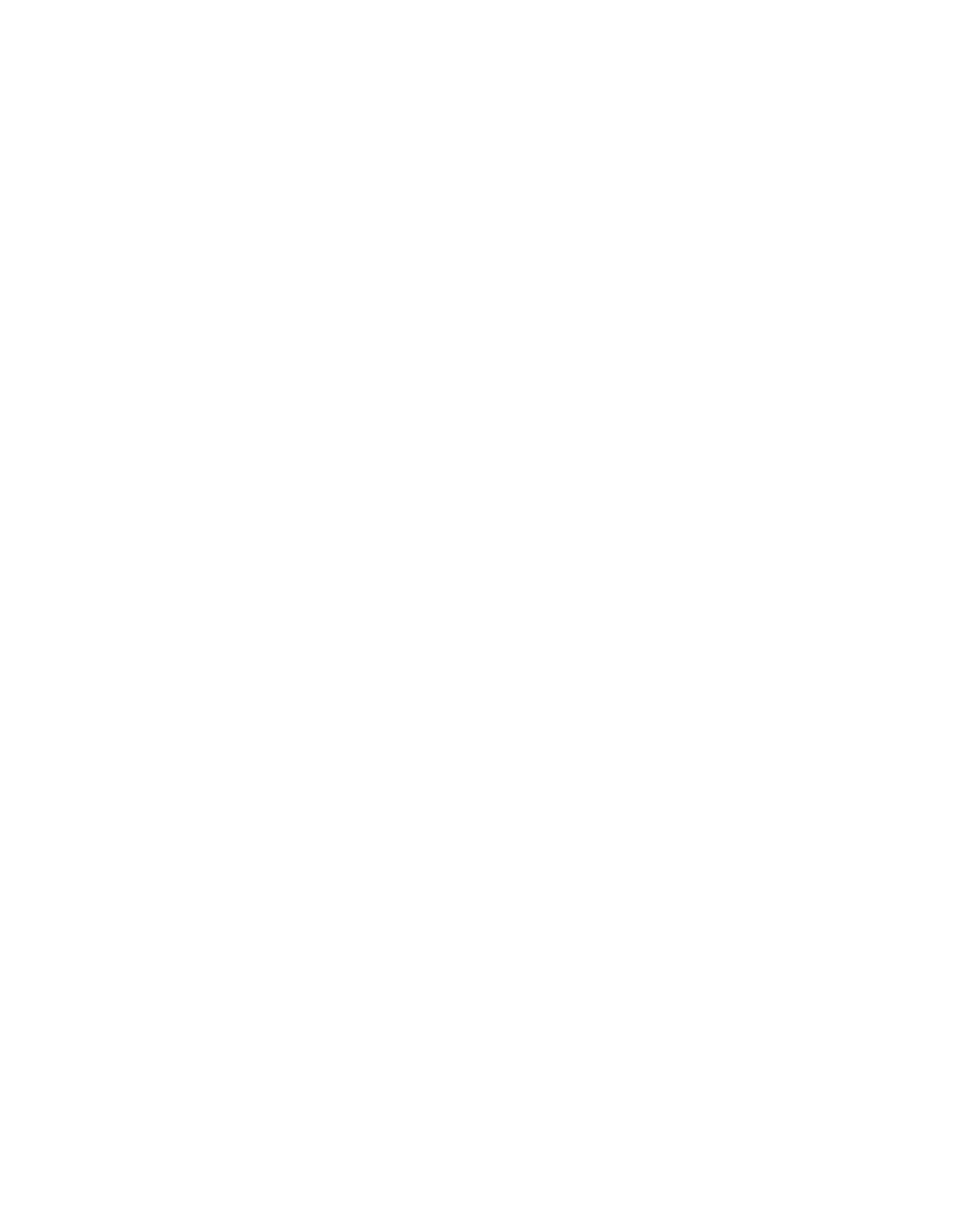

### **TABLE OF CONTENTS**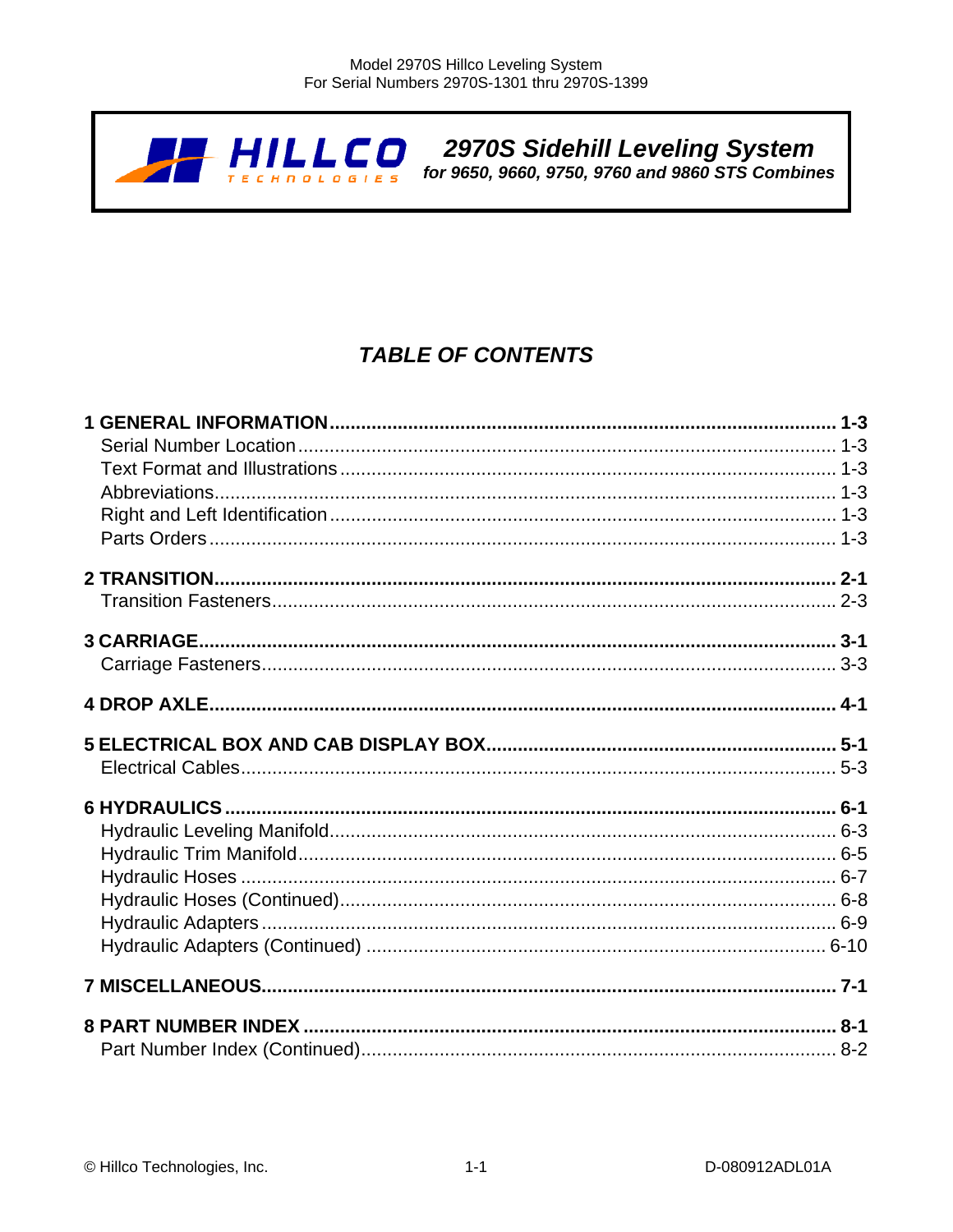Hillco Technologies, Inc. 107 1<sup>st</sup> Avenue Nezperce Id. 83543

www.hillcotechnologies.com

© Hillco Technologies, Inc. 1-2 1-2 D-080912ADL01A

| Fax       | 208.937.2280 |
|-----------|--------------|
| Phone     | 208.937.2461 |
| Toll Free | 800.937.2461 |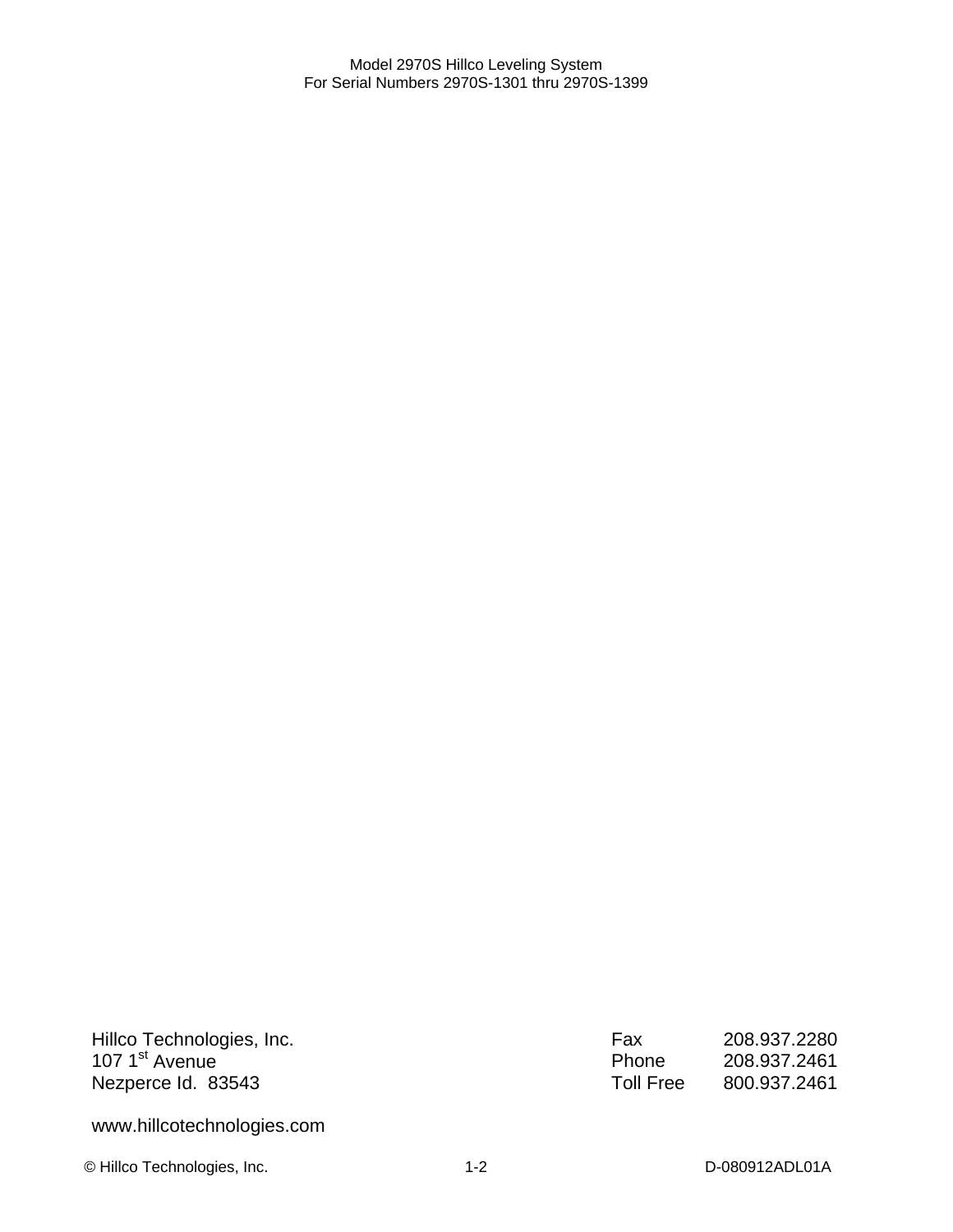### *SERIAL NUMBER LOCATION*



### *TEXT FORMAT AND ILLUSTRATIONS*

The arrangement of this parts catalog is for easy identification of parts. All parts are illustrated in exploded views in proper relation to each other. Some diagrams refer to other pages for further information. Reference numbers used in the illustrations refer to line numbers in the part lists. The part lists appear to the right of all diagrams and correspond with those diagrams. Included in the part lists, along with the reference numbers are part numbers, part descriptions and the quantity of the part required per leveling system.

### *ABBREVIATIONS*

**SN** "Serial Number" refers to the serial number given to each leveling system (by Hillco Technologies), as well as the serial number given to the combine (by the specific combine manufacturer) the leveling system is installed upon. This abbreviation is used interchangeably in both instances. Each model 2970S Leveling System uses the following serial number format: 2970S-XXXX (sequential numbers).

**ASM** "Assembly" refers to a whole grouping of parts (usually shown in the diagram corresponding with the page where "ASM" is shown unless otherwise noted). Some assemblies have parts that are sold separately, however some must be purchased as a single unit. Hillco Product Specialists will be able to assist you with any questions.

**NS** "Not Shown" refers to a part that is not depicted in the illustration.

### *RIGHT AND LEFT IDENTIFICATION*

The reference to right-hand and left-hand in this catalog is identified by the operator sitting in the operator's seat, looking toward the front of the machine (in normal forward travel).

### *PARTS ORDERS*

Orders must specify product model, serial number, correct part number, complete description, quantity required, method of shipment, shipping address, and billing address.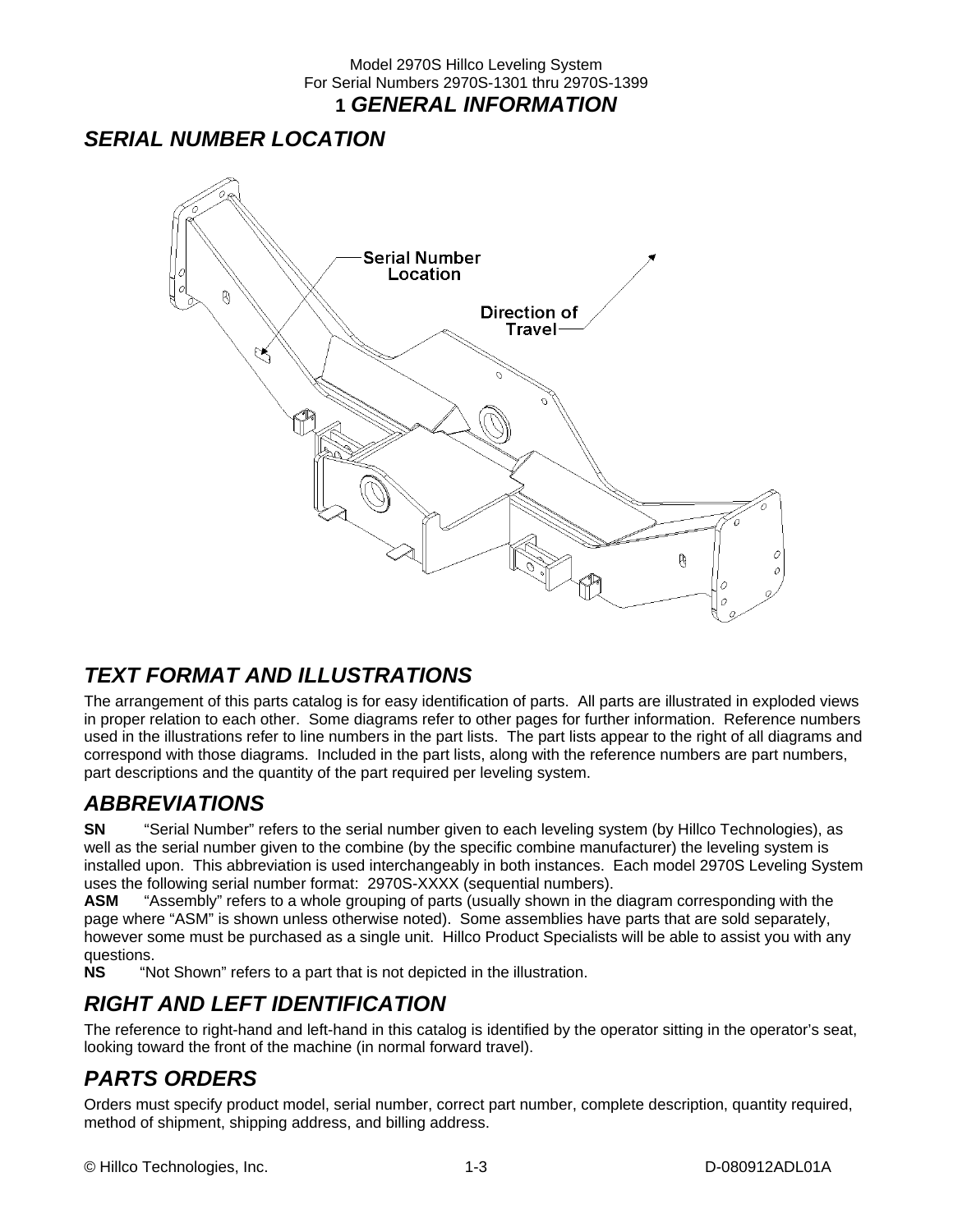### **2** *TRANSITION*

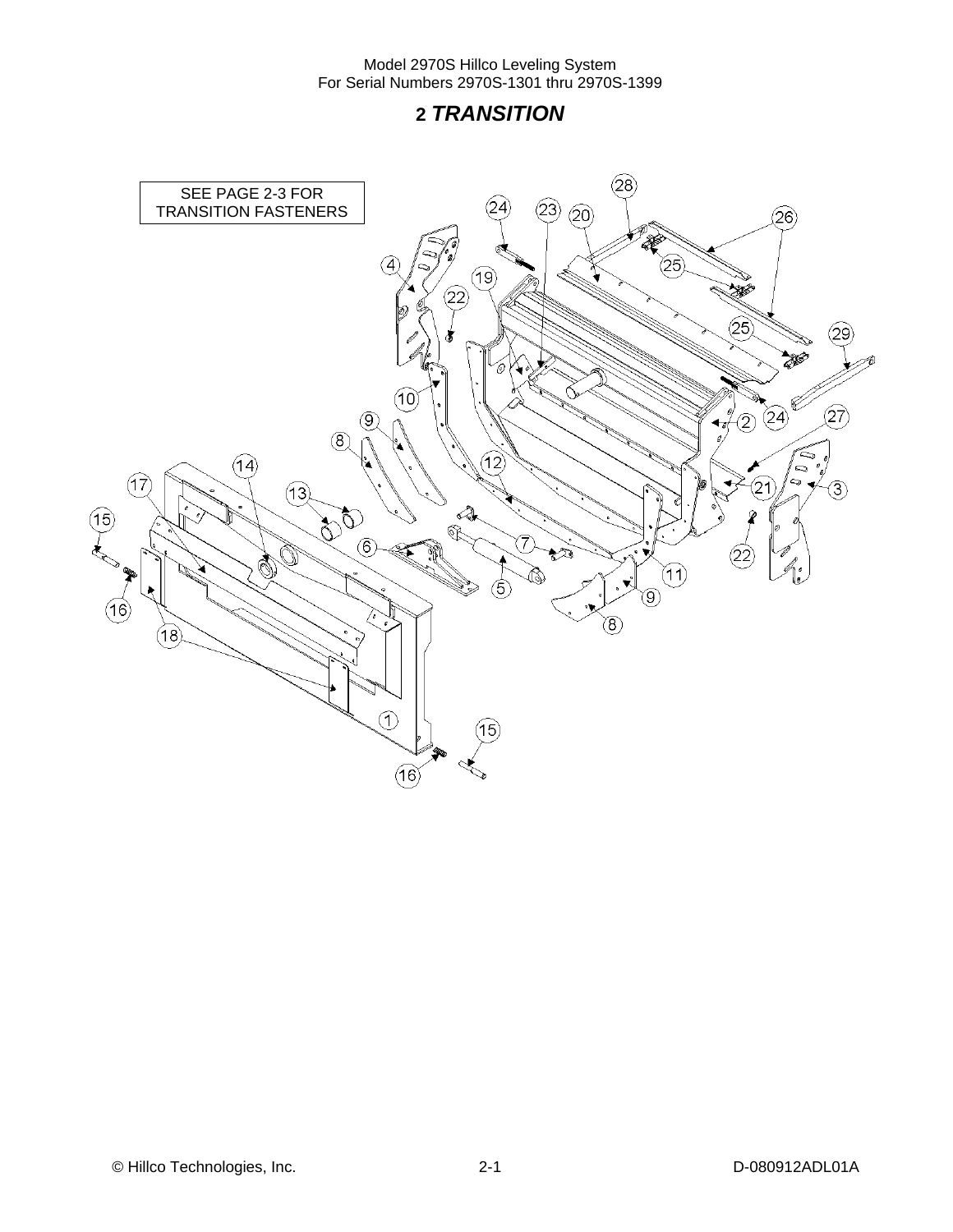|                | <b>TRANSITION COMPONENTS</b> |                |                                                                 |                                                |  |  |  |
|----------------|------------------------------|----------------|-----------------------------------------------------------------|------------------------------------------------|--|--|--|
| REF.           | <b>PART NO.</b>              | QTY.           | <b>PART NAME</b>                                                | <b>NOTES</b>                                   |  |  |  |
| 1              | LA-250163                    | 1              | <b>TA ASM</b>                                                   |                                                |  |  |  |
| $\overline{2}$ | LA-250243                    | 1              | TT ASM, FRONT                                                   |                                                |  |  |  |
| 3              | LA-260721                    | $\mathbf{1}$   | TT ASM, REAR LEFT                                               |                                                |  |  |  |
| 4              | LA-260772                    | $\mathbf{1}$   | TT ASM, REAR RIGHT                                              |                                                |  |  |  |
| 5              | HC-138581                    | $\mathbf{1}$   | CYLINDER, SLAVE                                                 | ** SEE HYDRAULIC PAGE 6-2                      |  |  |  |
| 6              | LA-250713                    | $\mathbf{1}$   | TM ASM, SLAVE CYLINDER ROD<br><b>MOUNT</b>                      |                                                |  |  |  |
| 7              | LA-253883                    | $\overline{2}$ | LM ASM, PIN                                                     |                                                |  |  |  |
| 8              | LP-250551                    | $\overline{2}$ | TM UHMW, BACKING WEARPAD                                        |                                                |  |  |  |
| 9              | LM-250541                    | $\overline{2}$ | TM PLT, BACKING                                                 |                                                |  |  |  |
| 10             | LM-250571                    | $\mathbf{1}$   | TM UHMW, RIGHT WEARPAD                                          |                                                |  |  |  |
| 11             | LM-250561                    | $\mathbf{1}$   | TM UHMW, LEFT WEARPAD                                           |                                                |  |  |  |
| 12             | LM-250581                    | $\mathbf{1}$   | TM UHMW, BOTTOM WEARPAD                                         |                                                |  |  |  |
| 13             | LTP-241721                   | $\overline{2}$ | <b>BUSHING, PIVOT</b>                                           |                                                |  |  |  |
| 14             | LM-226841                    | $\mathbf{1}$   | TM COLLAR, PIVOT                                                |                                                |  |  |  |
| 15             | LM-229192                    | $\overline{2}$ | TM ROD, LOCK                                                    |                                                |  |  |  |
| 16             | MC-135531                    | $\overline{2}$ | TM SPRING, LOCK PIN                                             |                                                |  |  |  |
| 17             | LP-250522                    | $\mathbf{1}$   | TM PLT, TOP SHIELD                                              |                                                |  |  |  |
| 18             | LM-250534                    | $\overline{c}$ | TM PLT, LEFT & RIGHT SHIELD                                     |                                                |  |  |  |
| 19             | LP-260791                    | $\overline{2}$ | TM SHEET, ANTI-LEAK                                             |                                                |  |  |  |
| 20             | $LP-260801$                  | 1              | TM SHIELD, TOP                                                  |                                                |  |  |  |
| 21             | LP-260811                    | $\overline{1}$ | TM PLATE, FLEX FLOOR                                            |                                                |  |  |  |
| 22             | LM-260821                    | $\overline{c}$ | TM BUSHING, PIVOT OUTER                                         |                                                |  |  |  |
| 23             | LP-261351                    | $\overline{2}$ | TM UHMW, THROAT SEAL                                            |                                                |  |  |  |
| 24             | LA-261021                    | 2              | TM ASM, DRAG LINK                                               |                                                |  |  |  |
| 25             | MC-143632                    | 3              | CA 557 FEEDER CHAIN, 4-PIN                                      | LENGTHENS ORGINAL FEEDER<br><b>HOUSE CHAIN</b> |  |  |  |
| 26             | MC-143461                    | $\overline{2}$ | FEEDER CHAIN SLAT, 96, 97, 9860 STS                             | SUBS TO JD PART NUMBER<br>H206436              |  |  |  |
| 27             | MC-143591                    | $\overline{7}$ | SPRING, COMPRESSION .703" OD X<br>1.09" LENGTH X .125" WIRE DIA |                                                |  |  |  |
| 28             | LA-260851                    | $\mathbf{1}$   | TM ARM ASM, FEEDER DRUM RHT                                     |                                                |  |  |  |
| 29             | LA-260861                    | $\mathbf{1}$   | TM ARM ASM, FEEDER DRUM LFT                                     |                                                |  |  |  |
| <b>NS</b>      | MC-140261                    | 6              | CONNECTING LINK, JD HD CHAIN                                    |                                                |  |  |  |
| <b>NS</b>      | MC-142261                    | 6              | S-WIRE KEEPER PINS                                              | SUBS TO JD PART NUMBER<br>H204865              |  |  |  |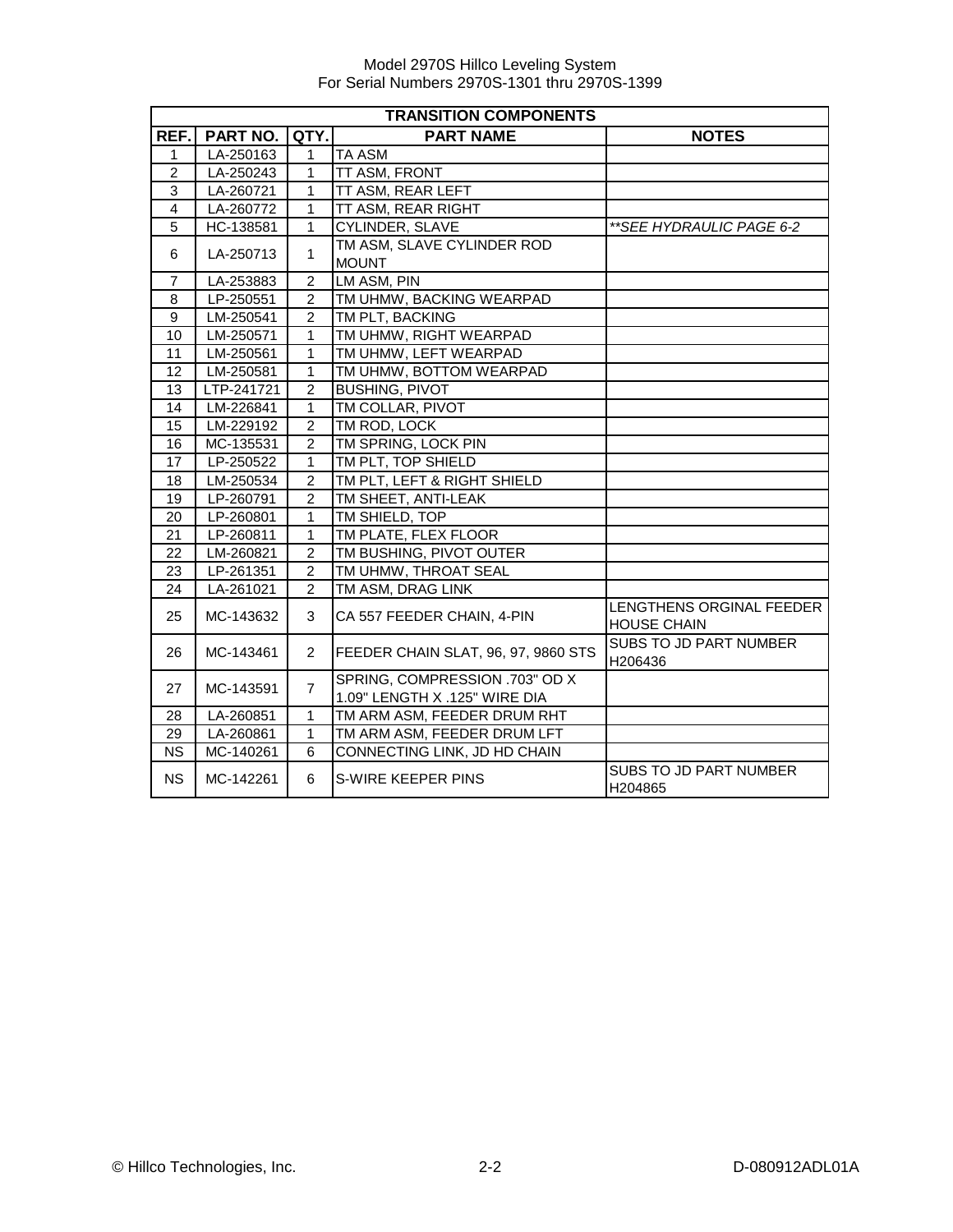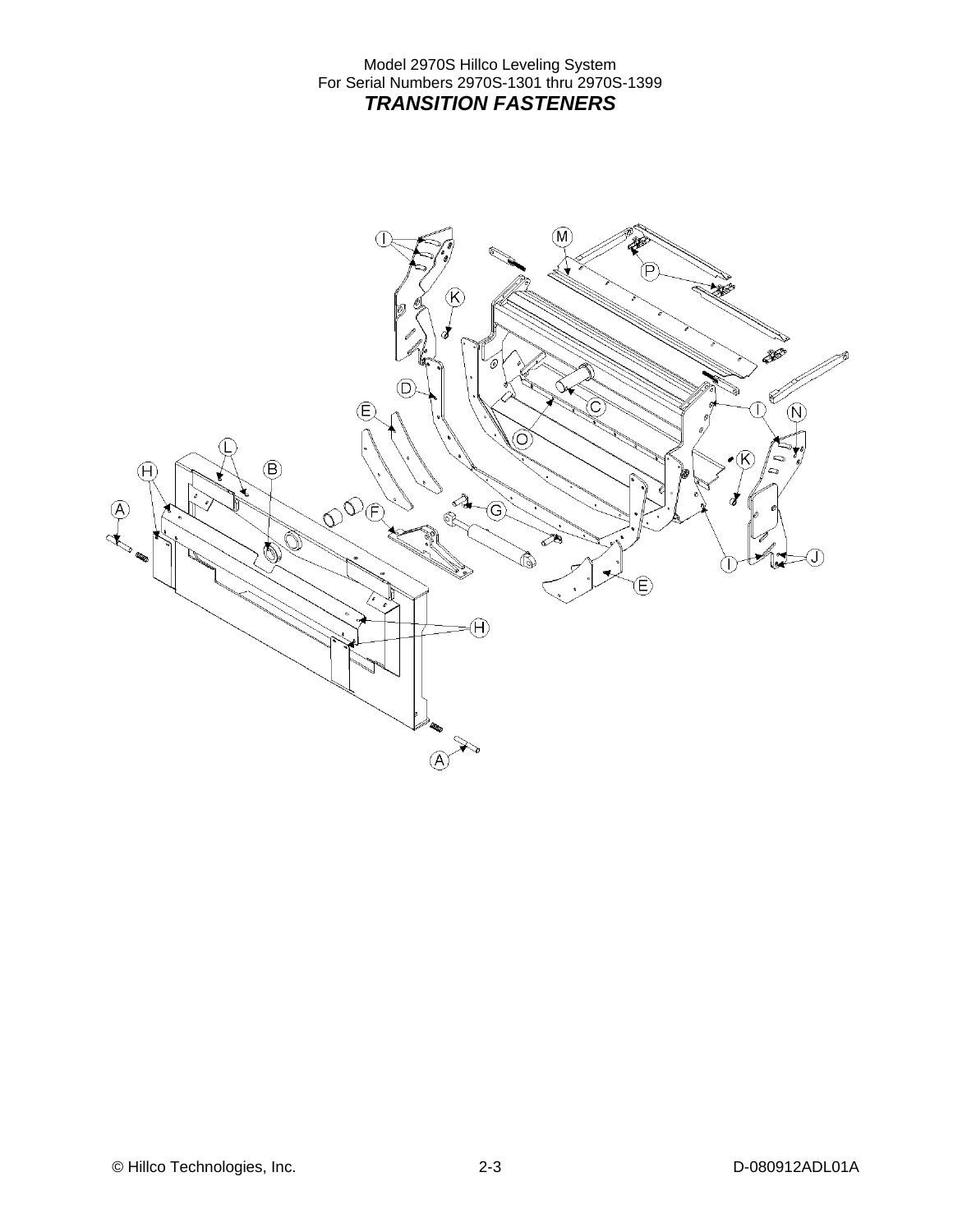|                | <b>TRANSITION FASTENERS</b> |                 |                               |                                                           |  |  |
|----------------|-----------------------------|-----------------|-------------------------------|-----------------------------------------------------------|--|--|
| REF.           | PART NO.                    | QTY.            | <b>PART NAME</b>              | <b>WHERE USED</b>                                         |  |  |
| A              | F-HC-10M070E                | $\overline{2}$  | HC-10.9 M10 X 1.5 X 70        | <b>HEADER LOCK PINS</b>                                   |  |  |
| B              | F-HC-16M120E                | $\mathbf{1}$    | HC-10.9 M16 X 2.00 X 120      | MAIN PIVOT PIN COLLAR                                     |  |  |
| B              | F-HNS-16ME                  | $\mathbf{1}$    | HN-10.9 M16 X 2.00 STV        | MAIN PIVOT PIN COLLAR                                     |  |  |
| C              | F-MB-14NR40                 | $\overline{4}$  | MACH BUSH 14 GA NR 2-1/2 ID   | <b>MAIN PIVOT PIN</b>                                     |  |  |
| D              | F-FHS-8M030E                | 17              | FHSC-10.9 M8 X 1.25 X 30      | <b>UHMW FACE PLT</b>                                      |  |  |
| D              | F-HNS-8ME                   | 17              | HN-10.9 M8 X 1.25 STV         | <b>UHMW FACE PLT</b>                                      |  |  |
| E              | F-HCF-12M040E               | 6               | FLHC-10.9 M12 X 1.75 X 40     | <b>BACKING PLATES</b>                                     |  |  |
| F              | F-HNS-16ME                  | 3               | FLHN-10.9 M16 X 2.00          | SL CYL ROD MNT                                            |  |  |
| $\overline{F}$ | F-HCF-16M040E               | 3               | FLHC-10.9 M16 X 2.00 X 40     | SL CYL ROD MNT                                            |  |  |
| G              | F-HCF-12M040E               | 2               | FLHC-10.9 M12 X 1.75 X 40 PLT | SLAVE CYLINDER MNT PIN                                    |  |  |
| G              | F-HNS-12ME                  | $\overline{2}$  | HN-10.9 M10 X 1.50 STV        | <b>SLAVE CYLINDER MNT PIN</b>                             |  |  |
| H              | F-HCF-8M020E                | 12              | FLHC-10.9 M8 X 1.25 X 20      | <b>SHIELDS</b>                                            |  |  |
| H              | F-HNF-08ME                  | 12              | FLHN-10.9 M8 X 1.25           | <b>SHIELDS</b>                                            |  |  |
| $\mathbf{I}$   | F-CB-16M050E                | 10              | CARR-10.9 M16 X 2.00 X 50     | <b>CONNECTS FRONT &amp; REAR</b><br><b>THROATS</b>        |  |  |
| $\mathbf{I}$   | F-HNF-16ME                  | 10              | FLHN-10.9 M16 X 2.00          | <b>CONNECTS FRONT &amp; REAR</b><br><b>THROATS</b>        |  |  |
| $\mathsf{I}$   | MC-143641                   | 12 <sup>2</sup> | FW 17.5 X 56 X 5MM            | <b>CONNECTS FRONT &amp; REAR</b><br>THROATS; DRILLED HOLE |  |  |
| J              | F-CB-16M050E                | 4               | CARR-10.9 M16 X 2.00 X 50     | <b>REAR THROAT TO FEEDERHOUSE</b>                         |  |  |
| K              | F-HCF-16M040E               | $\overline{2}$  | FLHC-10.9 M16 X 2.00 X 40     | <b>TRANSITION PIVOT BOLTS</b>                             |  |  |
| Κ              | MC-143641                   | $\overline{2}$  | FW 17.5 X 56 X 5MM            | <b>TRANSITION PIVOT BOLTS</b>                             |  |  |
| L              | F-HNF-16ME                  | 4               | FLHN-10.9 M16 X 2.00 NUT      | HEADER TOP SPACER PLATES                                  |  |  |
| M              | F-PCT-02X16                 | $\mathcal{P}$   | PIN COTTER 1/8 X 1            | PINS FOR FEEDER DRUM ARMS                                 |  |  |
| $\mathsf{N}$   | F-HC-16M050E                | $\overline{2}$  | HC-10.9 M16 X 2.0 X 50        | DRILLED HOLE TRANSITION TO<br><b>FEEDERHOUSE</b>          |  |  |
| N              | F-HNF-16ME                  | $\overline{2}$  | FLHN-10.9 M16 X 2.00          | DRILLED HOLE TRANSITION TO<br><b>FEEDERHOUSE</b>          |  |  |
| O              | F-CB-10M050F                | $\overline{7}$  | CARR-8.8 M10 X 1.50 X 50      | <b>FLOOR HINGE</b>                                        |  |  |
| $\Omega$       | F-HNN-10MF                  | $\overline{7}$  | HN-8.8 M10 X 1.50 NYLOCK      | <b>FLOOR HINGE</b>                                        |  |  |
| P              | F-HC-8M020E                 | 8               | HC-10.9 M8 X 1.25 X 20        | FEEDER CHAIN SLATS TO CHAIN -<br>JD PART NUMBER 19M7881   |  |  |
| P              | F-HNS-8ME                   | 8               | HN-10.9 M8 X 1.25 STV         | FEEDER CHAIN SLATS TO CHAIN -<br>JD PART NUMBER E64256    |  |  |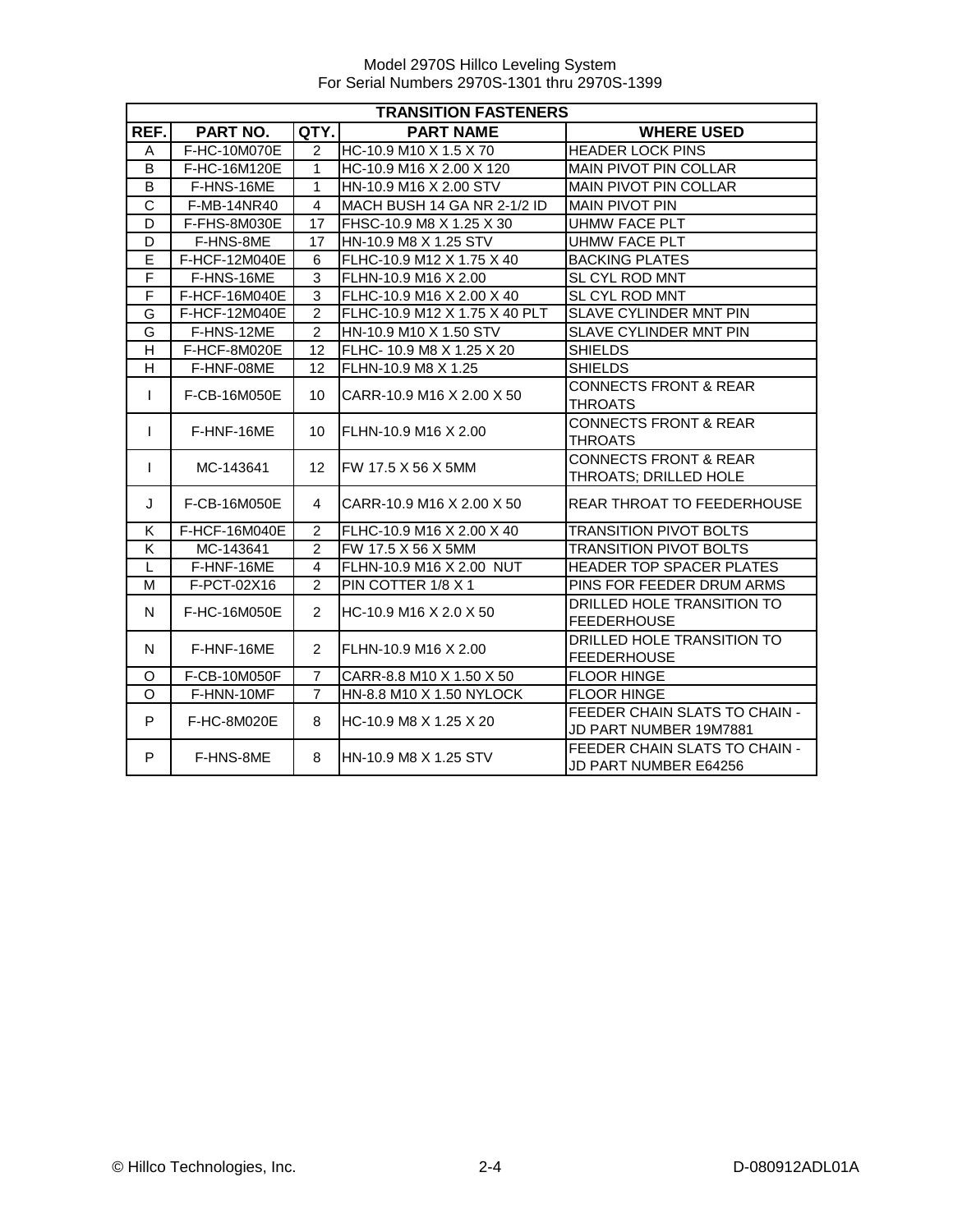**3** *CARRIAGE*  SEE PAGE 3-3 FOR CARRIAGE FASTENERS⋖  $\widehat{8}$  $\left( 4\right)$ **FRONT VIEW**  $\widehat{23}$  $(12)$ ์<br>เหี 8 ٦  $\oslash$  $(24)$  $(25)$  $\mathfrak{F}$  $(22)(19)$  $(26)$  $\sum_{k=1}^{n}$  $\widehat{6}$ لكعا Á  $\circled$ 12) Q (18  $\circled6$ 10  $(20)$  $\mathbb{Q}$  $\circled{3}$  $(2)$  $(13)$  $\theta$  $(17)$ 24  $\left( 25\right)$  $(12)$ **REAR VIEW**  $(19)$  $\left( \widehat{4}\right)$ 26  $(24)$  $\circledS$ 3)  $\odot$  $(2)$  $\widehat{12}$  $(16)$  $(18)$ 5  $(11)$ 7  $\ll$ ୣୣ  $\left( 9\right)$ Ò  $\left( 8\right)$ O  $^\circledR$  $(14)$  $\circled{2}$ Q. (15) 24  $\circledR$  $(13)$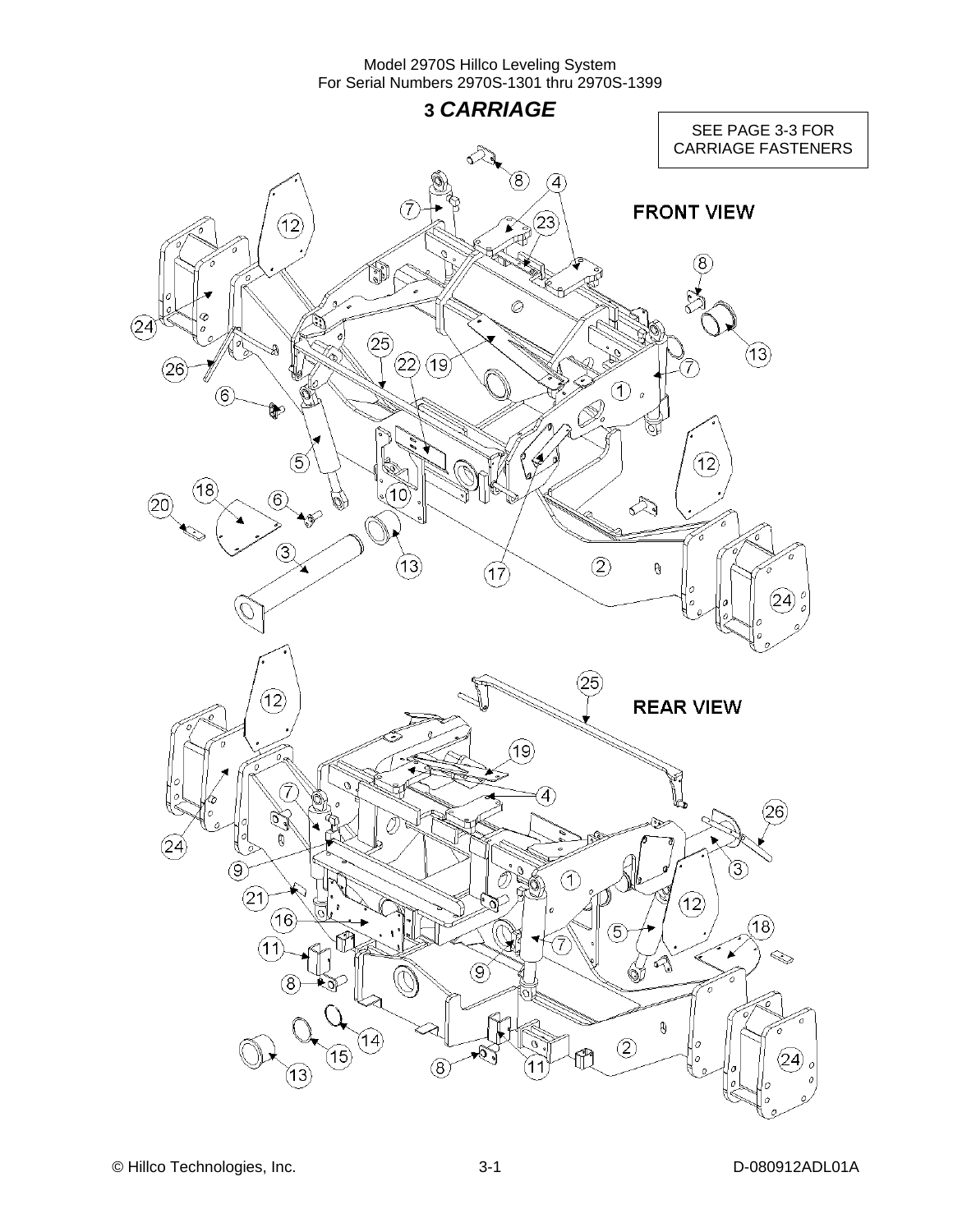|                 | <b>CARRIAGE COMPONENTS</b> |                |                                                                                   |                                                                                   |  |
|-----------------|----------------------------|----------------|-----------------------------------------------------------------------------------|-----------------------------------------------------------------------------------|--|
| REF.            | PART NO.                   | QTY.           | <b>PART NAME</b>                                                                  | <b>NOTES</b>                                                                      |  |
| $\mathbf{1}$    | LA-247284                  | 1              | <b>CO ASM</b>                                                                     |                                                                                   |  |
| $\overline{2}$  | LA-247093                  | 1              | CU ASM, WIDE                                                                      | FOR COMBINES WITH DUAL TIRES                                                      |  |
| <b>NS</b>       | LA-262021                  | 1              | <b>CU ASM, NARROW</b>                                                             | FOR COMBINES WITH SINGLE TIRES                                                    |  |
| 3               | LA-247482                  | 1              | CM ASM, MAIN PVT PIN                                                              |                                                                                   |  |
| $\overline{4}$  | LA-235711                  | $\overline{2}$ | CM PLATE ASM, TOP                                                                 |                                                                                   |  |
| $\overline{5}$  | HC-140341                  | 1              | <b>CYLINDER, MASTER</b>                                                           | **SEE HYDRAULICS PAGE 6-2                                                         |  |
| 6               | LA-253883                  | $\overline{2}$ | LM ASM, PIN                                                                       |                                                                                   |  |
| $\overline{7}$  | HC-140312                  | $\overline{2}$ | <b>CYLINDER, MAIN LEVELING</b>                                                    | **SEE HYDRAULICS PAGE 6-2                                                         |  |
| 8               | LA-230552                  | 4              | CM PIN ASM, MAIN CYLINDER                                                         |                                                                                   |  |
| $\overline{9}$  | HC-138901                  | $\overline{2}$ | VALVE, COUNTER BALANCE                                                            | ** SEE HYDRAULICS PAGE 6-2                                                        |  |
| $\overline{10}$ | LM-260591                  | 1              | CM PLATE, TRANSMISSION MOUNT                                                      |                                                                                   |  |
| 11              | LP-252241                  | $\overline{2}$ | LM PLT, CYLINDER STOP                                                             |                                                                                   |  |
| 12              | LP-230241                  | $\overline{2}$ | CM CAP, AXLE                                                                      |                                                                                   |  |
| 13              | LP-247961                  | $\overline{2}$ | CM BUSHING, PIVOT                                                                 |                                                                                   |  |
| 14              | MC-138651                  | 1              | <b>SNAP RING 4"</b>                                                               |                                                                                   |  |
| 15              | MC-138641                  | $1 - 4$        | WASHER 4.016ID X 4.764OD X .048                                                   |                                                                                   |  |
| 16              | LP-261431                  | 1              | EM PLATE, ELECTRICAL MOUNT                                                        |                                                                                   |  |
| 17              | LP-261531                  | 1              | HM SUPPORT, HDR LIFT CYL HOSE                                                     |                                                                                   |  |
| 18              | LP-261121                  | 1              | HM TABLE, HYDRO HOSE                                                              |                                                                                   |  |
| 19              | LA-261371                  | 1              | HM MOUNT ASM, HYDRO CLAMP                                                         |                                                                                   |  |
| 20              | LM-261091                  | 3              | HM FLAT, CLAMP SPACER                                                             |                                                                                   |  |
| 21              | LA-255961                  | $\mathbf{1}$   | TAG, SERIAL NUMBER                                                                |                                                                                   |  |
| 22              | LP-258221                  | $\mathbf{1}$   | SHIELD, SHIFT CABLE                                                               |                                                                                   |  |
| 23              | LM-248781                  | $\mathbf{1}$   | LM FLT, BRAKELINE BRKT                                                            |                                                                                   |  |
|                 |                            |                |                                                                                   | REQUIRED ON 9660, 9760, & 9860 STS COMBINES THAT ARE EQUIPPED WITH CU ASM, NARROW |  |
|                 |                            |                | (P/N LA-262021) IF COMBINE NEEDS TO BE CONVERTED TO DUAL TIRES                    |                                                                                   |  |
| 24              | LA-253131                  | $\overline{2}$ | LM ASM, 9.25 AXLE EXTENSION                                                       |                                                                                   |  |
|                 |                            |                | FOR COMBINES WITH SERIAL NUMBERS: 9660 STS (7201301- ); 9760 STS (720401- ); 9860 |                                                                                   |  |
|                 | <b>STS (720401-</b>        |                |                                                                                   |                                                                                   |  |
| ASM             | LA-264171                  | $\mathbf{1}$   | LM, ASM, ROCK TRAP LINKAGE                                                        |                                                                                   |  |
| 25              | LA-264511                  | $\mathbf{1}$   | LM ASM, LINKAGE, ROCK TRAP                                                        | INCLUDED IN LA-264171                                                             |  |
| 26              | LA-264501                  | $\mathbf{1}$   | LM ASM, HANDLE, ROCK TRAP                                                         | INCLUDED IN LA-264171                                                             |  |
|                 |                            |                | <b>MISCELLANEOUS CARRIAGE COMPONENTS AND FASTENERS</b>                            |                                                                                   |  |
| <b>NS</b>       | MC-142921                  | $\overline{2}$ | <b>EMERGENCY BRAKE CABLE</b>                                                      |                                                                                   |  |
| <b>NS</b>       | MC-141551                  | 1.             | CABLE, SHIFT                                                                      | SUBS TO JOHN DEERE CABLE PART<br>NUMBER AH128356                                  |  |
| <b>NS</b>       | F-HNN-8MF                  | $\overline{2}$ | HN-8.8 M8X1.25 NYLOCK                                                             | NUT, FOR BRAKE CABLE                                                              |  |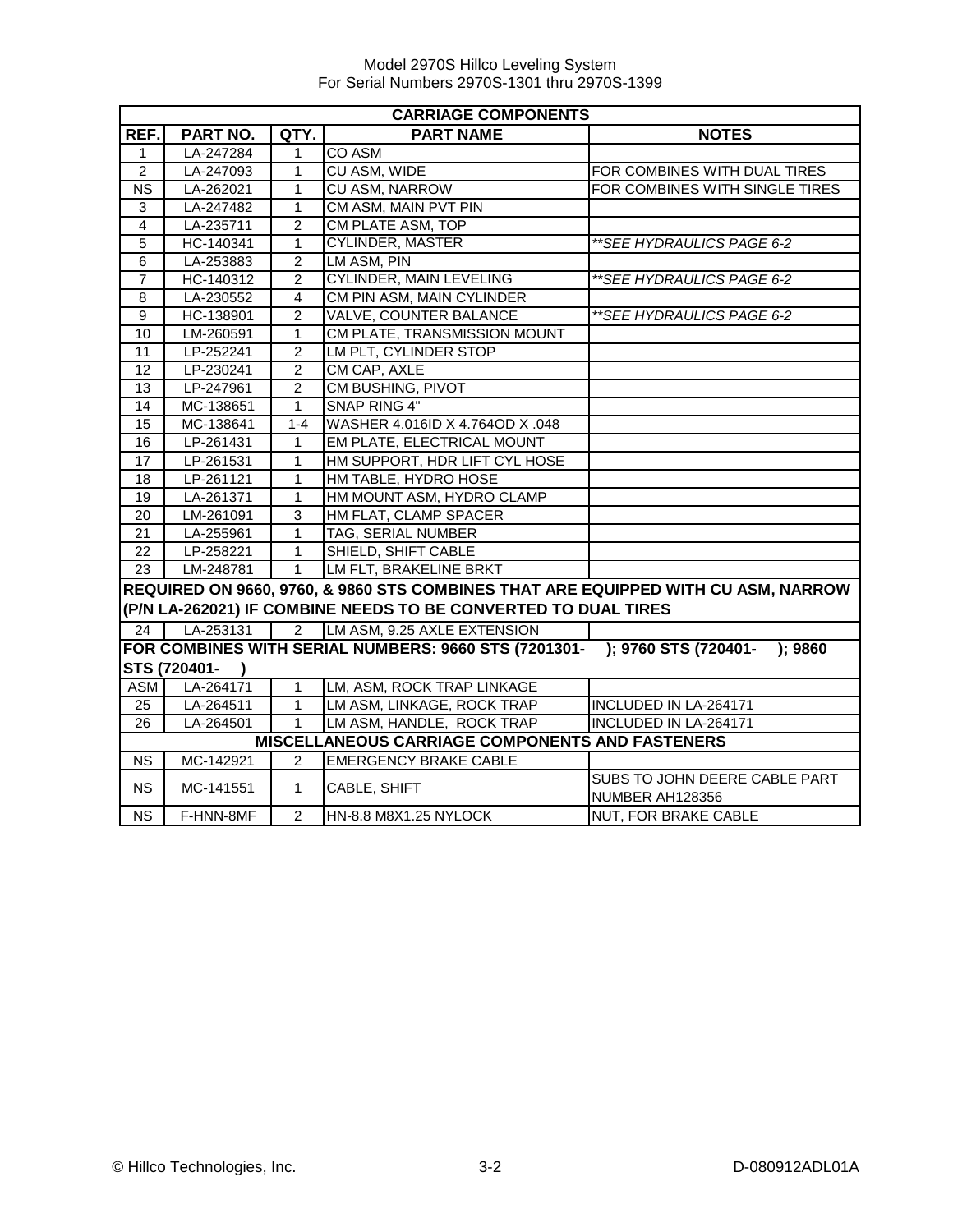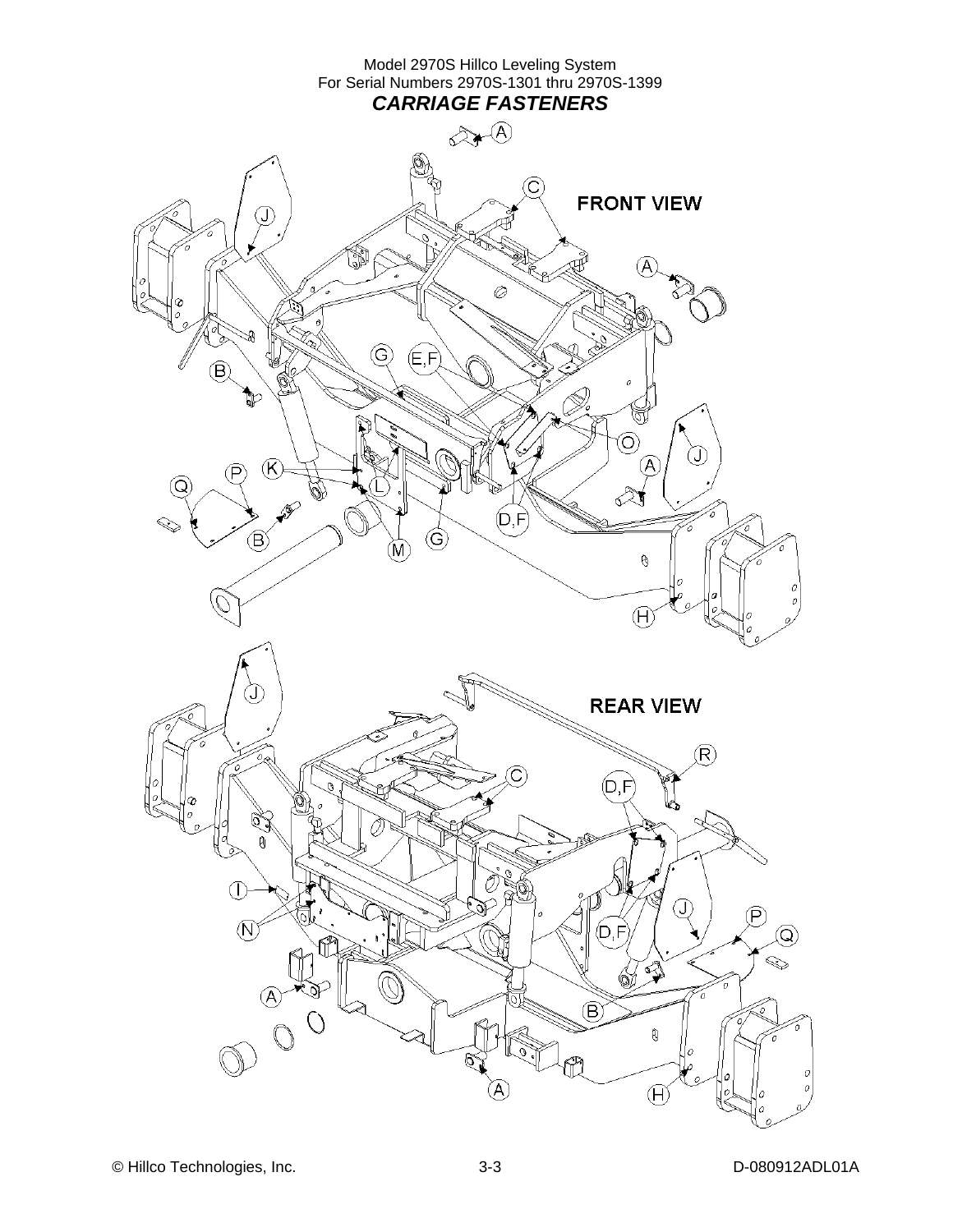|                         | <b>CARRIAGE FASTENERS</b> |                |                                                                                    |                                                                                           |  |  |  |
|-------------------------|---------------------------|----------------|------------------------------------------------------------------------------------|-------------------------------------------------------------------------------------------|--|--|--|
| REF.                    | PART NO.                  | QTY.           | <b>PART NAME</b>                                                                   | <b>WHERE USED</b>                                                                         |  |  |  |
| Α                       | F-HCF-12M040F             | 4              | FLHC-8.8 M12 X 1.75 X 40                                                           | LEVELING CYL MNT PIN                                                                      |  |  |  |
| A                       | F-HNS-12ME                | 4              | HN-10.9 M12 X 1.75 STV                                                             | LEVELING CYL MNT PIN                                                                      |  |  |  |
| B                       | F-HCF-12M035E             | $\overline{c}$ | FLHC-10.9 M12 X 1.75 X 35 PLT                                                      | MASTER CYLINDER MNT PIN                                                                   |  |  |  |
| B                       | F-HNS-12ME                | $\overline{2}$ | HN-10.9 M12 X 1.75 STV                                                             | <b>MASTER CYLINDER MNT PIN</b>                                                            |  |  |  |
| C                       | F-HC8-12C240              | 8              | HC8 3/4-10 X 15                                                                    | <b>OVERCARRIAGE CLAMP</b>                                                                 |  |  |  |
| $\overline{C}$          | F-HNS-12C                 | 8              | HN8 3/4-10 STV                                                                     | OVERCARRIAGE CLAMP                                                                        |  |  |  |
| D                       | F-HC-16M110E              | 6              | HC-10.9 M16 X 2.00 X 110                                                           | OVERCARRIAGE FRONT RIGHT<br>& BOTTOM LEFT                                                 |  |  |  |
| E.                      | F-HC-16M120E              | $\overline{2}$ | HC-10.9 M16 X 2.00 X 120                                                           | OVERCARRIAGE FRONT LEFT<br><b>TOP</b>                                                     |  |  |  |
| $\mathsf F$             | F-FWH-10                  | 8              | <b>FW 5/8 HD</b>                                                                   | <b>OVERCARRIAGE FRONT</b>                                                                 |  |  |  |
| G                       | F-HNF-16ME                | 4              | FLHN-10.9 M16 X 2.00                                                               | BTM & TOP TRANSMISSION MNT<br><b>HOLES</b>                                                |  |  |  |
| H                       | F-SHC-24M080E             | 4              | SHCS 10.9-M24 X 3 X 80 ZINC                                                        | <b>FINAL MOUNT</b>                                                                        |  |  |  |
| $\mathbf{I}$            | F-UDS-#7X06               | $\overline{c}$ | SCREW, U-DRIVE #7 X 3/8                                                            | SERIAL NUMBER PLATE                                                                       |  |  |  |
| J                       | F-HCF-10M040E             | 8              | FLHC-8.8 M10 X 1.50 X 40                                                           | ORIGINAL AXLE COVER                                                                       |  |  |  |
| $\overline{\mathsf{J}}$ | F-HNF-10ME                | 8              | FLHN-8.8 M10 X 1.50                                                                | ORIGINAL AXLE COVER                                                                       |  |  |  |
| J                       | F-FWF-06020               | 8              | 3/8 FW FENDER X 1-1/4                                                              | ORIGINAL AXLE COVER                                                                       |  |  |  |
| K                       | MC-143711                 | 4              | STUD, DOUBLE-ENDED-10.9 M16 X<br>2.00 X 75 20MM ONE END - 41MM<br><b>OTHER END</b> | <b>LOWER TRANSMISSION</b><br><b>MOUNTING HOLES ON PLATE &amp;</b><br><b>UNDERCARRIAGE</b> |  |  |  |
| L                       | MC-143721                 | $\overline{2}$ | STUD, DOUBLE-ENDED-10.9 M16 X<br>2.00 X 90 18MM ONE END - 56MM<br><b>OTHER END</b> | <b>UPPER TRANSMISSION</b><br>MOUNTING HOLES ON<br><b>UNDERCARRIAGE</b>                    |  |  |  |
| м                       | F-HNF-16ME                | $\overline{2}$ | FLHN-10.9 M16 X 2.00                                                               | LOWER STUDS THAT HOLD<br>PLATE TO UC                                                      |  |  |  |
| N                       | F-HNF-08ME                | 4              | FLHN-10.9 M8 X 1.25                                                                | ELECTRICAL BOX TO OC                                                                      |  |  |  |
| N                       | F-HCF-8M020E              | 4              | FLHC- 10.9 M8 X 1.25 X 20                                                          | ELECTRICAL BOX TO OC                                                                      |  |  |  |
| O                       | F-HCF-8M020F              | 3              | FLHC-10.9 M8 X 1.25 X 20                                                           | HOSE CLAMPS FOR HDR LIFT<br><b>CYL HOSES</b>                                              |  |  |  |
| O                       | F-HNF-8MF                 | 3              | FLHN-10.9 M8 X 1.25                                                                | HOSE CLAMPS FOR HDR LIFT<br><b>CYL HOSES</b>                                              |  |  |  |
| P                       | F-HCF-8M020E              | $\overline{2}$ | FLHC-10.9 M8 X 1.25 X 20                                                           | <b>HYDRO HOSE TABLE TO</b><br><b>TRANSMISSION</b>                                         |  |  |  |
| Q                       | F-HCF-8M020E              | 1              | FLHC-10.9 M8 X 1.25 X 20                                                           | <b>CASE DRAIN HOSE</b>                                                                    |  |  |  |
| Q                       | F-HNF-08ME                | $\overline{2}$ | FLHN-10.9 M8 X 1.25                                                                | <b>CASE DRAIN HOSE</b>                                                                    |  |  |  |
| ${\sf R}$               | F-HC-06M035E              | $\mathbf{1}$   | HC-10.9 M6 X 1.0 X 35 PLT                                                          | <b>ROCK TRAP</b>                                                                          |  |  |  |
| $\overline{R}$          | F-HNN-06MF                | $\mathbf{1}$   | HN- 8.8 M6 X 1.0 NYLOCK                                                            | <b>ROCK TRAP</b>                                                                          |  |  |  |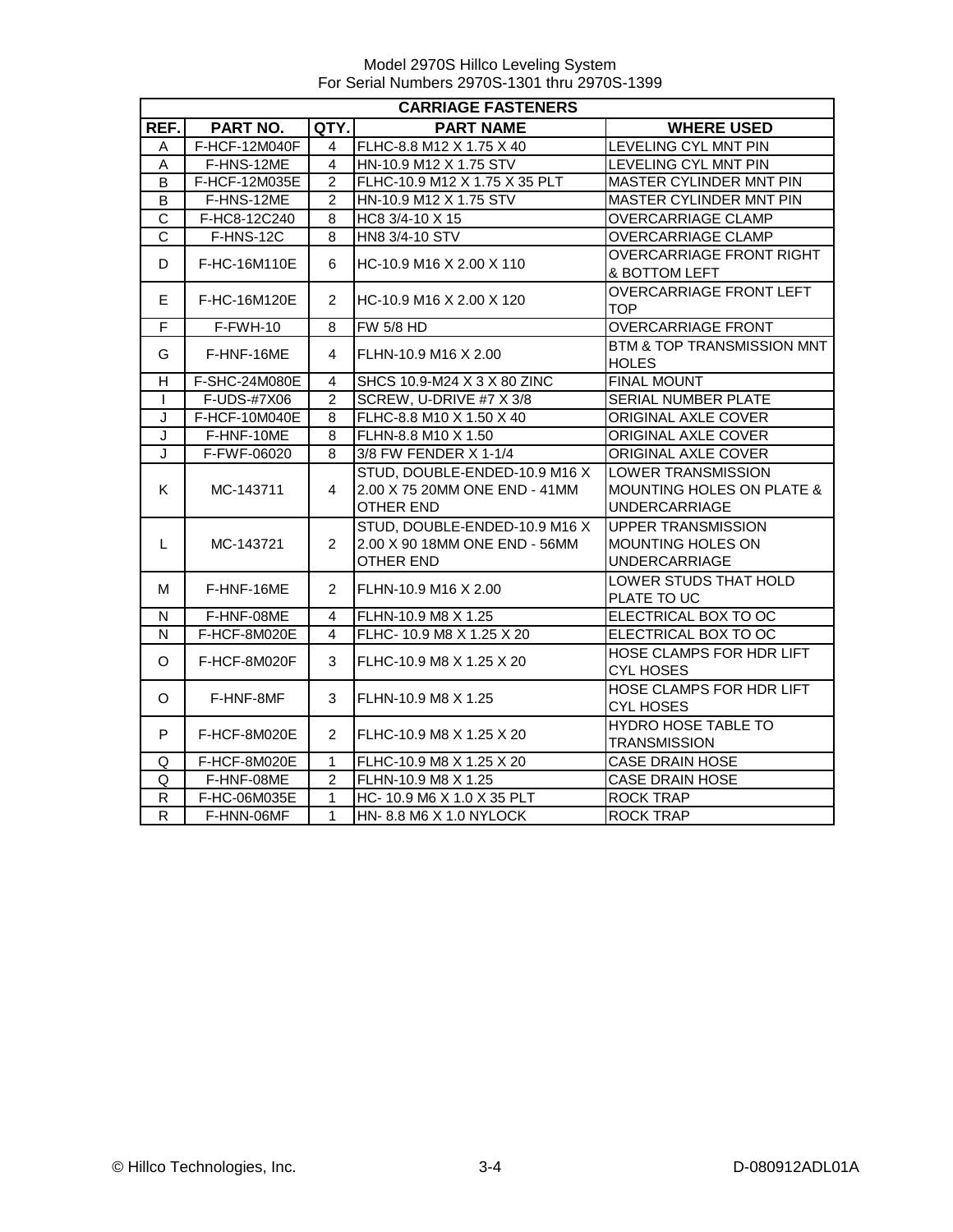### **4** *DROP AXLE*



© Hillco Technologies, Inc. 1999 12:00 12:00 12:00 14-1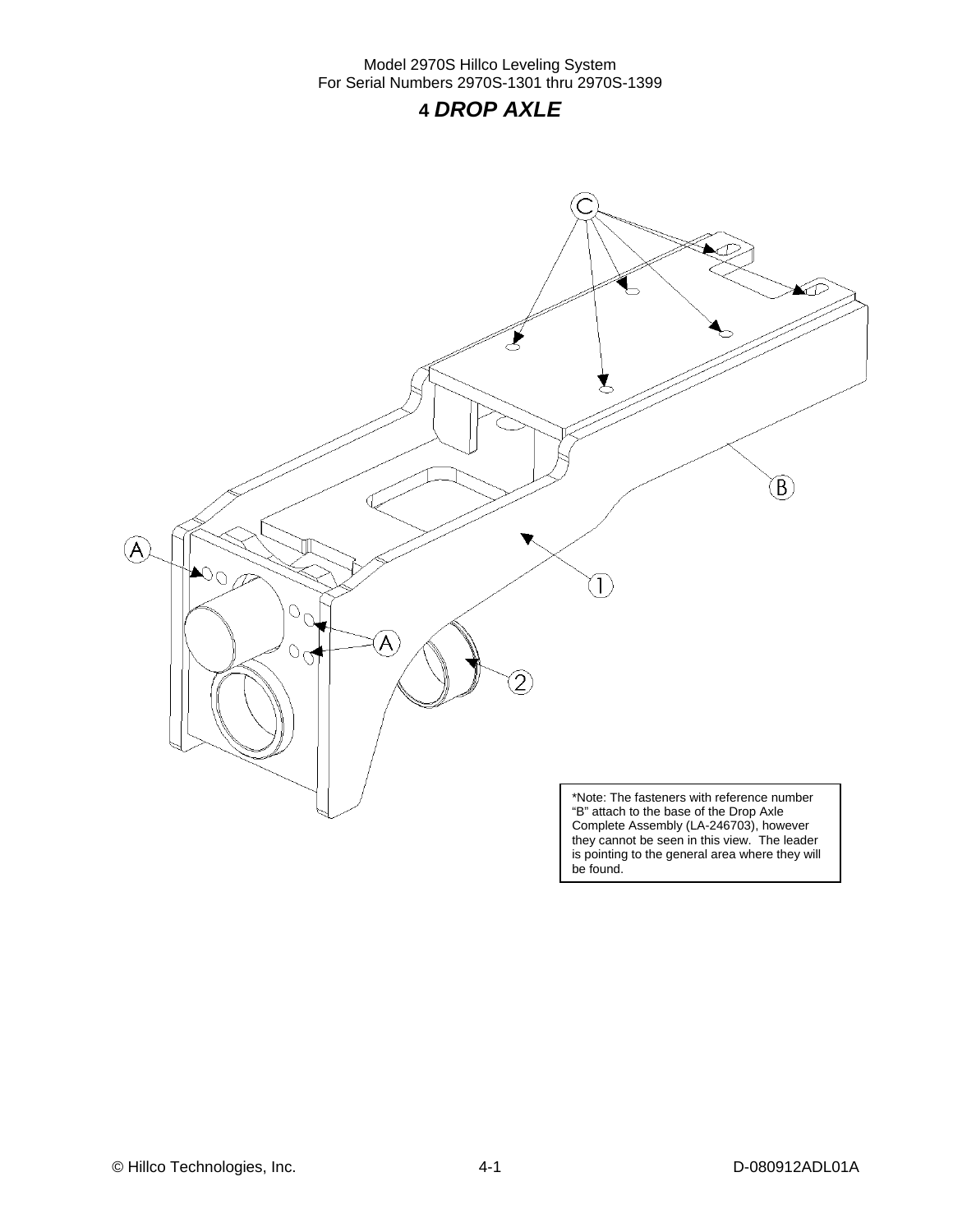|                | <b>DROP AXLE COMPONENTS</b> |      |                             |                              |  |  |  |
|----------------|-----------------------------|------|-----------------------------|------------------------------|--|--|--|
| REF.           | PART NO.                    | QTY. | <b>PART NAME</b>            | <b>NOTES</b>                 |  |  |  |
|                | LA-254013                   |      | DA COMPLETE ASM             |                              |  |  |  |
| $\overline{2}$ | LP-235092                   |      | LM BUSHING, DA PIVOT        |                              |  |  |  |
|                |                             |      |                             |                              |  |  |  |
|                |                             |      | <b>DROP AXLE FASTENERS</b>  |                              |  |  |  |
| REF.           | PART NO.                    | QTY. | <b>PART NAME</b>            | <b>WHERE USED</b>            |  |  |  |
| A              | F-HCF-16M070E               | 4    | FLHC-10.9 M16 X 2.00 X 60   | <b>ATTACH SUB ASSEMBLIES</b> |  |  |  |
| A              | F-HNSF-16ME                 | 4    | HN-10.9 M16 X 2.00 FLNG STV | IATTACH SUB ASSEMBLIES       |  |  |  |
| B              | F-HC-16M250E                | 4    | HC-10.9 M16 X 2.00 X 250    | <b>BOTTOM OF ASSEMBLY</b>    |  |  |  |
| C              | F-HCF-16M060E               | 6    | FLHC-10.9 M16 X 2.00 X 60   | <b>TOP OF ASSEMBLY</b>       |  |  |  |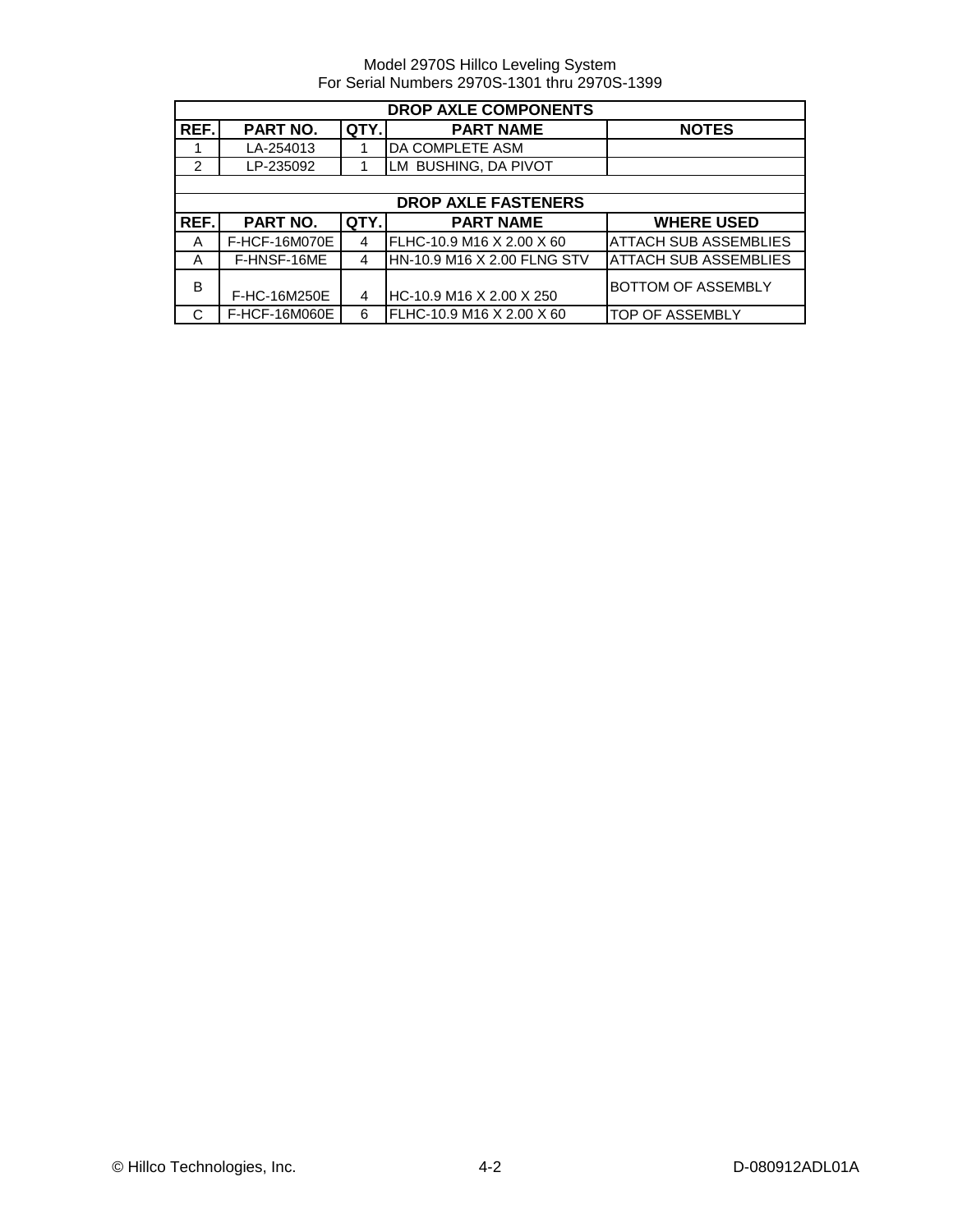

\*\*Note: Line items numbers '4' and '10' refer to complete assemblies. The complete assemblies are not shown in this diagram. See page 5-3 for pictures of the complete assemblies.

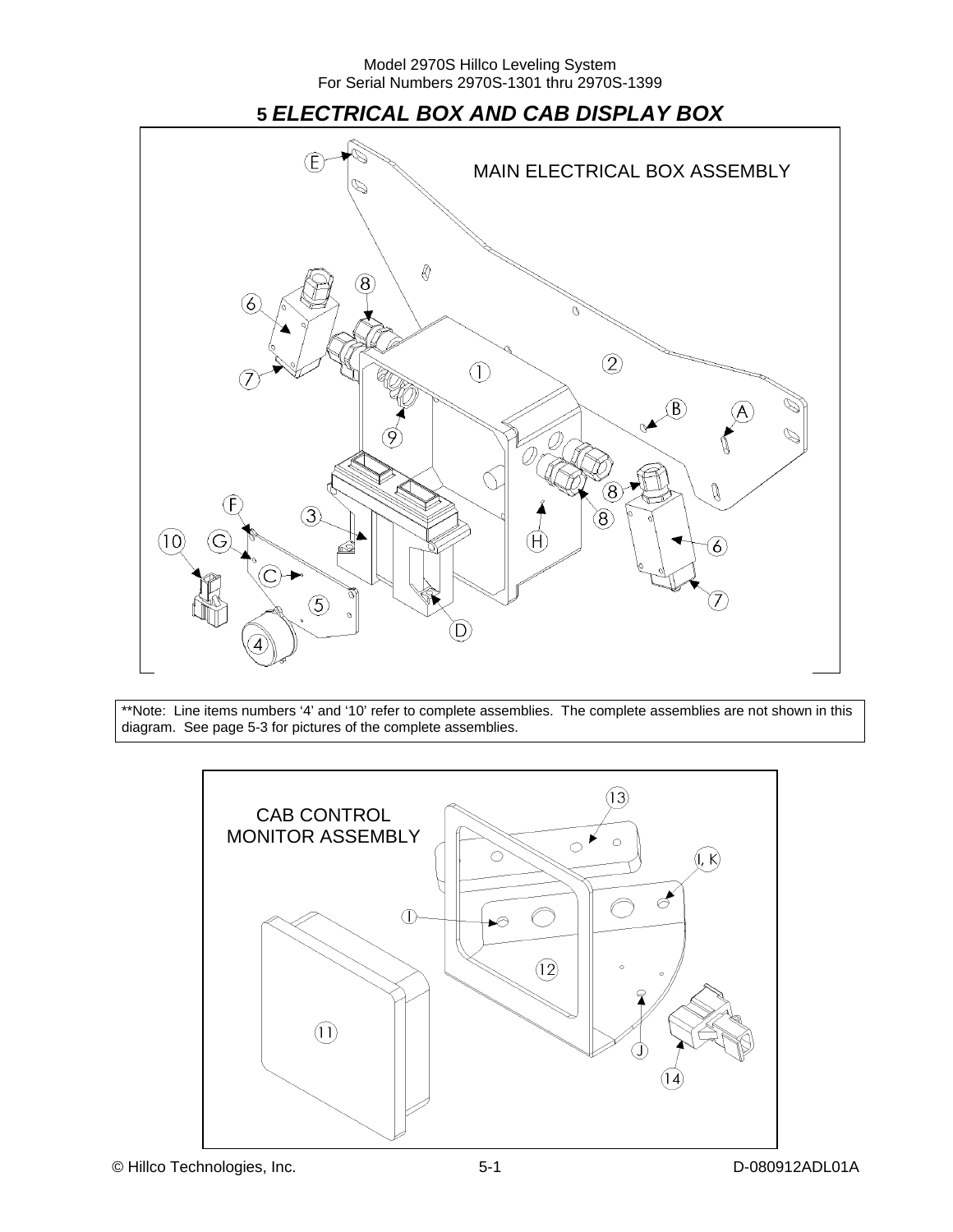|                                      | <b>ELECTRICAL COMPONENTS</b> |                |                                    |                                                  |  |  |
|--------------------------------------|------------------------------|----------------|------------------------------------|--------------------------------------------------|--|--|
| REF.                                 | PART NO.                     | QTY.           | <b>PART NAME</b>                   | <b>NOTES</b>                                     |  |  |
| <b>ASM</b>                           | LA-265801                    | 1              | <b>EM ASM, CONTROLLER</b>          |                                                  |  |  |
| 1                                    | LM-260301                    | 1              | EM BOX, CONTROLLER MOUNT           |                                                  |  |  |
| $\overline{2}$                       | LP-234653                    | 1              | EM MOUNT, CONTROL BOX              |                                                  |  |  |
| $\overline{3}$                       | LA-270092                    | 1              | <b>CONTROLLER</b>                  |                                                  |  |  |
| $\overline{4}$                       | LA-261191                    | 1              | <b>EM ASM, CLINOMETER</b>          | **SEE NOTE BELOW DIAGRAM                         |  |  |
| $\overline{5}$                       | LM-255331                    | 1              | EM SHT, CLINOMETER MOUNT           |                                                  |  |  |
| $\overline{6}$                       | EC-100557                    | $\overline{c}$ | <b>BODY, LIMIT SWITCH</b>          |                                                  |  |  |
| $\overline{7}$                       | EC-100692                    | $\overline{c}$ | HEAD, LIMIT SWITCH STR PLUNGER     |                                                  |  |  |
| 8                                    | EC-138781                    | $\overline{7}$ | STRAIN RELIEF, NYLON, BLK, 1/2 NPT |                                                  |  |  |
| $\overline{9}$                       | EC-142121                    | 5              | STRAIN RELIEF NUT, 1/2" NYLON, BLK |                                                  |  |  |
| 10                                   | LA-265831                    | 1              | EM WIRE ASM, Y-CONNECTOR           | **SEE NOTE BELOW DIAGRAM                         |  |  |
|                                      |                              |                |                                    |                                                  |  |  |
|                                      |                              |                | <b>ELECTRICAL FASTENERS</b>        |                                                  |  |  |
| REF.                                 | PART NO.                     | QTY.           | <b>PART NAME</b>                   | <b>WHERE USED</b>                                |  |  |
| A                                    | F-PHM-#10C28                 | 4              | PHMS 10-24 X 1-3/4                 | <b>LIMIT SWITCH MNT</b>                          |  |  |
| A                                    | F-HNF-#10C                   | 4              | HN 10-24, FLNG, SERR               | <b>LIMIT SWITCH MNT</b>                          |  |  |
| B                                    | F-HC5-04C12                  | 3              | HC5 1/4-20 X 3/4                   | <b>PVC BOX TO BRACKET</b>                        |  |  |
| B                                    | F-LW-04                      | $\overline{3}$ | $LW$ 1/4                           | <b>PVC BOX TO BRACKET</b>                        |  |  |
| $\overline{\text{c}}$                | F-PHM-#6C06                  | $\overline{2}$ | PHMS #6-32 X 3/8                   | <b>CLINOMETER MNT TO PLATE</b>                   |  |  |
| D                                    | F-PHM-04C24                  | $\overline{2}$ | PHMS 1/4-20 X 1-1/2                | CONTROLLER TO PVC BOX                            |  |  |
| D                                    | F-HNF-04C                    | $\overline{2}$ | <b>FLHN 1/4-20, SERR</b>           | CONTROLLER TO PVC BOX                            |  |  |
| E                                    | F-PHM-04C36                  | $\overline{2}$ | PHMS 1/4-20 X 2-1/4                | <b>GROUNDING PLATE MOUNTING</b>                  |  |  |
| E                                    | F-HNF-04C                    | $\overline{2}$ | <b>FLHN 1/4-20, SERR</b>           | <b>GROUNDING PLATE MOUNTING</b>                  |  |  |
| F                                    | F-PHM-#10C16                 | $\mathbf{1}$   | PHMS 10-24 X 3/4                   | <b>GROUNDING PLATE GROUND</b>                    |  |  |
| F                                    | F-HNF-#10C                   | $\mathbf{1}$   | <b>HN5 10-24, FLNG, SERR</b>       | <b>GROUNDING PLATE GROUND</b>                    |  |  |
| F                                    | F-HN-#10C                    | 3              | HN5 10-24                          | <b>GROUNDING PLATE GROUND</b>                    |  |  |
| G                                    | F-PHM-#10C16                 | $\mathbf{1}$   | PHMS 10-24 X1                      | Y-CONNECTOR TO GROUND                            |  |  |
| H                                    | F-PHM-#6C08                  | $\overline{2}$ | PHMS #6-32 X 1/2                   | <b>CLINOMETER MNT TO BOX</b>                     |  |  |
| H                                    | F-HNF-#6C                    | 1              | FLHN #6-32 SERR.                   | CLINOMETER MNT TO BOX                            |  |  |
|                                      |                              |                |                                    |                                                  |  |  |
|                                      |                              |                | <b>CAB CONTROL MONITOR</b>         |                                                  |  |  |
| REF.                                 | PART NO.                     | QTY.           | <b>PART NAME</b>                   | <b>NOTES</b>                                     |  |  |
| 11                                   | LA-265781                    | $\mathbf{1}$   | GRAPHICAL TERMINAL, S-D DP200      | MOUNTING BRACKET, GASKET<br>AND SCREWS, INCLUDED |  |  |
| $\overline{12}$                      | LM-265501X                   | $\mathbf{1}$   | <b>EM MOUNT, DISPLAY</b>           |                                                  |  |  |
| 13                                   | LM-265511X                   | 1              | EM MOUNT, DISPLAY SPACER           |                                                  |  |  |
| <b>NS</b>                            | EC-146481                    | $\mathbf{1}$   | <b>BUZZER, PIEZO ELECTRIC</b>      |                                                  |  |  |
|                                      |                              |                |                                    |                                                  |  |  |
| <b>CAB CONTROL MONITOR FASTENERS</b> |                              |                |                                    |                                                  |  |  |
| REF.                                 | PART NO.                     | QTY.           | <b>PART NAME</b>                   | <b>NOTES</b>                                     |  |  |
| L                                    | F-HCF-06M016E                | 2              | FLHC-10.9 M6 X 1.0 X 16            | <b>GRAPHICAL TERMINAL</b><br><b>MOUNTING</b>     |  |  |
| J                                    | F-PHM-#10C08                 | 1              | PHMS 10-24 X 1/2                   | Y-CONNECTOR MOUNTING                             |  |  |
| J                                    | F-HN-#10C                    | 1              | HN5 10-24                          | Y-CONNECTOR MOUNTING                             |  |  |
| Κ                                    | EC-142101                    | 1              | CLAMP, HOSE 3/8" R/C W/ 3/8 HOLE   | ELECTRICAL CABLE SUPPORT<br>IN CAB               |  |  |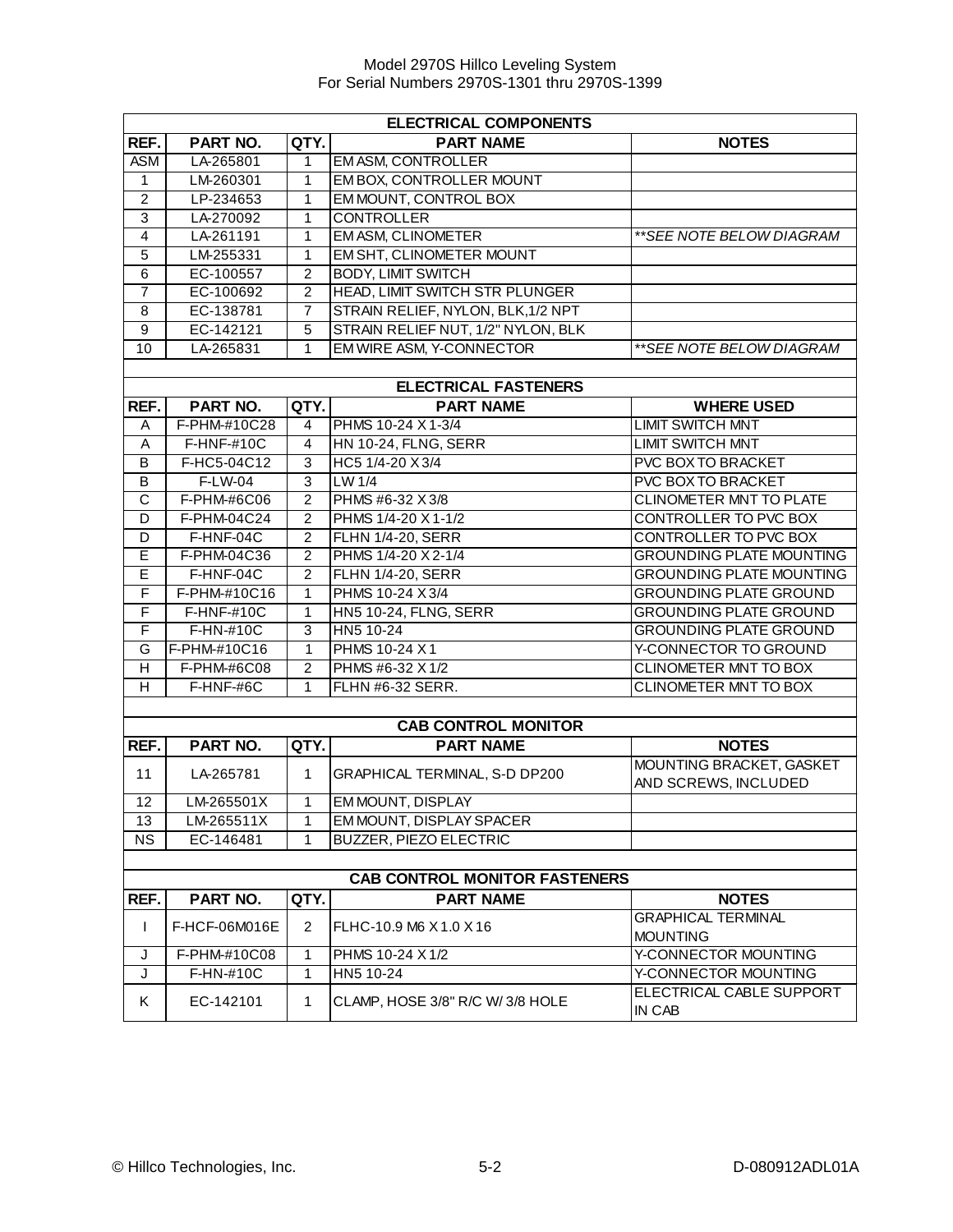Model 2970S Hillco Leveling System For Serial Numbers 2970S-1301 thru 2970S-1399 *ELECTRICAL CABLES* 



**#1** LA-255631 EM CABLE ASM, LIMIT



**#4** LA-255643 EM ASM, BOX TO VALVE



**#2** LA-255821 EM ASM, CLINOMETER



**#5** LA-252462 EM CABLE ASM, MAX LEVEL LIGHT



**#3** LA-265831 EM WIRE ASM, Y-**CONNECTOR** 



**#6** LA-265771 EM CABLE ASM, POWER & GROUND



**#7** LA-265581 EM CABLE ASM, CAB TO BOX



**#8** LA-267621 EM ASM, TILT SENSOR PATCH



**#9** LA-263671 EM ALL CABLE ASM, LEVELING MANIFOLD



**#10** LA-260242 EM CABLE ASM, TRIM SIGNAL





**#11** LA-263681 EM ALL CABLE ASM, LEVELING MANIFOLD



**#12** LA-260222 EM CABLE ASM, TRIM SIGNAL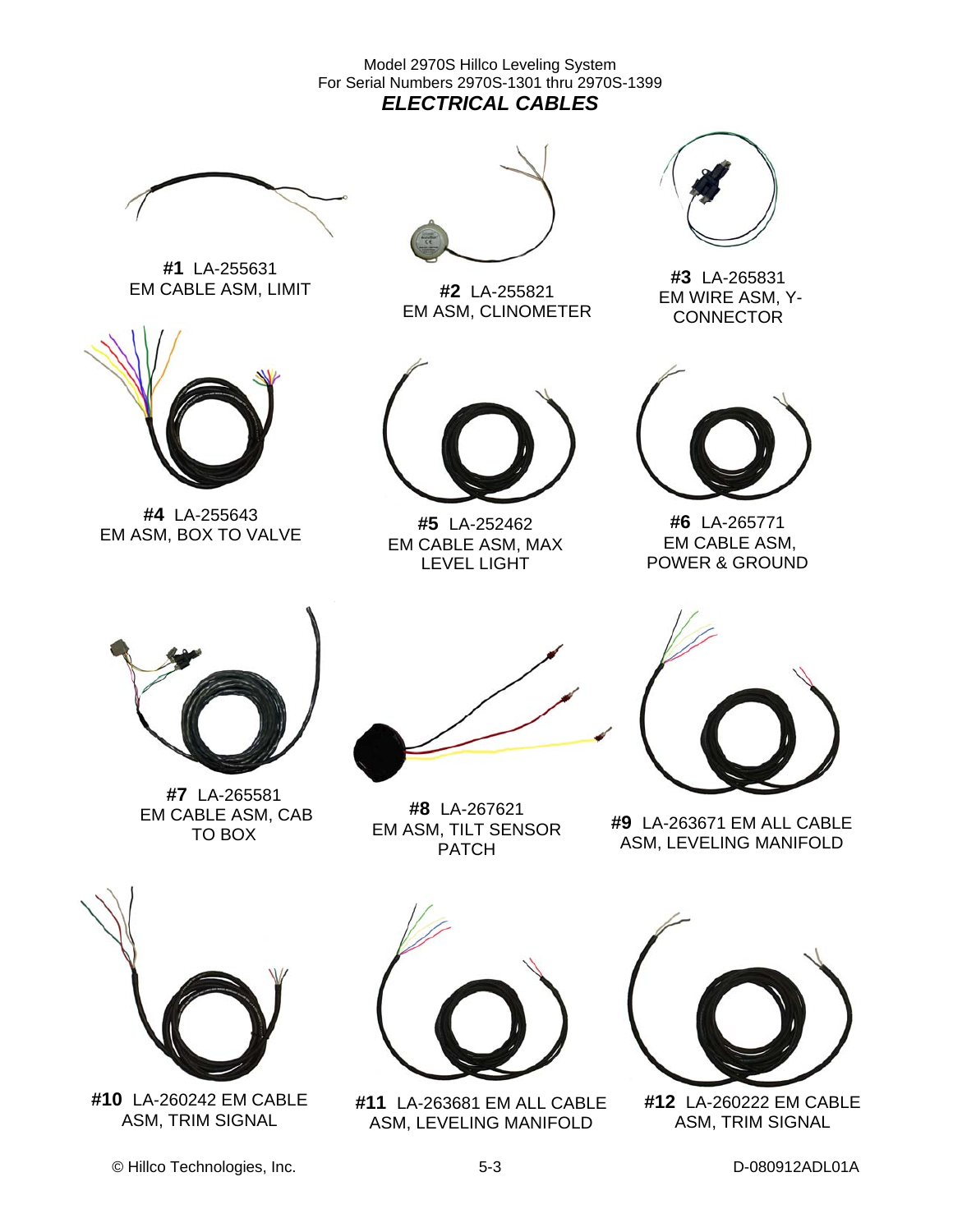|                      | <b>ELECTRICAL CABLE ASSEMBLIES</b> |                |                                                                                           |                              |  |  |  |  |  |  |
|----------------------|------------------------------------|----------------|-------------------------------------------------------------------------------------------|------------------------------|--|--|--|--|--|--|
|                      | REF. PART NO. QTY.                 |                | <b>PART NAME</b>                                                                          | <b>DESCRIPTION</b>           |  |  |  |  |  |  |
|                      | <b>ALL COMBINES</b>                |                |                                                                                           |                              |  |  |  |  |  |  |
|                      | LA-255631                          | $\overline{2}$ | EM CABLE ASM, LIMIT SWITCH                                                                |                              |  |  |  |  |  |  |
| 2                    | LA-255821                          | 1              | EM CABLE ASM, CLINOMETER                                                                  |                              |  |  |  |  |  |  |
| 3                    | LA-252462                          | 1              | EM CABLE ASM, MAX LEVEL LIGHT                                                             |                              |  |  |  |  |  |  |
| 4                    | LA-255643                          | 1              | EM CABLE ASM, BOX TO VALVE                                                                |                              |  |  |  |  |  |  |
| 5                    | LA-265831                          | $\mathbf{1}$   | EM WIRE ASM, Y-CONNECTOR                                                                  |                              |  |  |  |  |  |  |
| 6                    | LA-265771                          |                | EM CABLE ASM, POWER & GROUND                                                              |                              |  |  |  |  |  |  |
| 7                    | LA-265581                          | 1              | EM CABLE ASM, CAB TO BOX                                                                  |                              |  |  |  |  |  |  |
| 8                    | LA-267621                          | $\mathbf 1$    | EM ASM, TILT SENSOR PATCH                                                                 |                              |  |  |  |  |  |  |
|                      |                                    |                | FOR COMBINES WHICH FALL WITHIN THE FOLLOWING SRIAL NUMBER BREAKS: 9560STS (705401-715300) |                              |  |  |  |  |  |  |
| 9                    | LA-263671                          |                | EM ALL CABLE ASM, LEVELING MANIFOLD                                                       |                              |  |  |  |  |  |  |
|                      | LA-263611                          | $\mathbf{1}$   | EM CABLE ASM, LEVELING MANIFOLD                                                           | INCLUDED IN LA-263671        |  |  |  |  |  |  |
| ٠.                   | LA-263601                          | 1              | EM CABLE ASM, DUMP SIGNAL                                                                 | <b>INCLUDED IN LA-263671</b> |  |  |  |  |  |  |
| 10                   | LA-260242                          | $\mathbf{1}$   | EM CABLE ASM, TRIM SIGNAL                                                                 |                              |  |  |  |  |  |  |
|                      |                                    |                | FOR COMBINES WHICH FALL WITHIN THE FOLLOWING SRIAL NUMBER BREAKS: 9560 STS (715301-       |                              |  |  |  |  |  |  |
| 11                   | LA-263681                          |                | EM ALL CABLE ASM, LEVELING MANIFOLD                                                       |                              |  |  |  |  |  |  |
| $\ddot{\phantom{a}}$ | LA-263611                          | 1              | EM CABLE ASM, LEVELING MANIFOLD                                                           | INCLUDED IN LA-263681        |  |  |  |  |  |  |
|                      | LA-263621                          |                | EM CABLE ASM, DUMP SIGNAL                                                                 | INCLUDED IN LA-263681        |  |  |  |  |  |  |
| 12 <sup>°</sup>      | LA-260222                          |                | EM CABLE ASM, TRIM SIGNAL                                                                 |                              |  |  |  |  |  |  |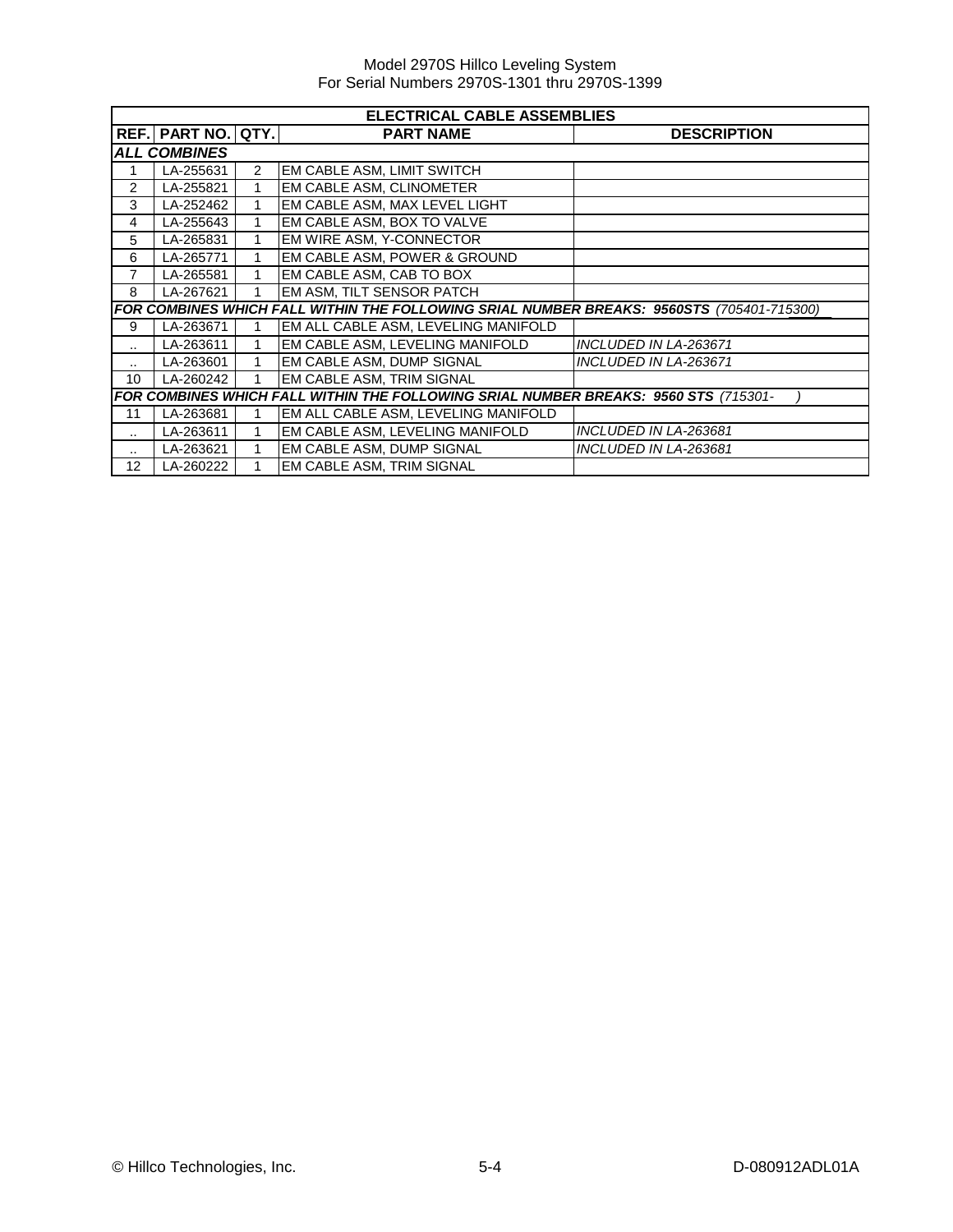### **6** *HYDRAULICS*

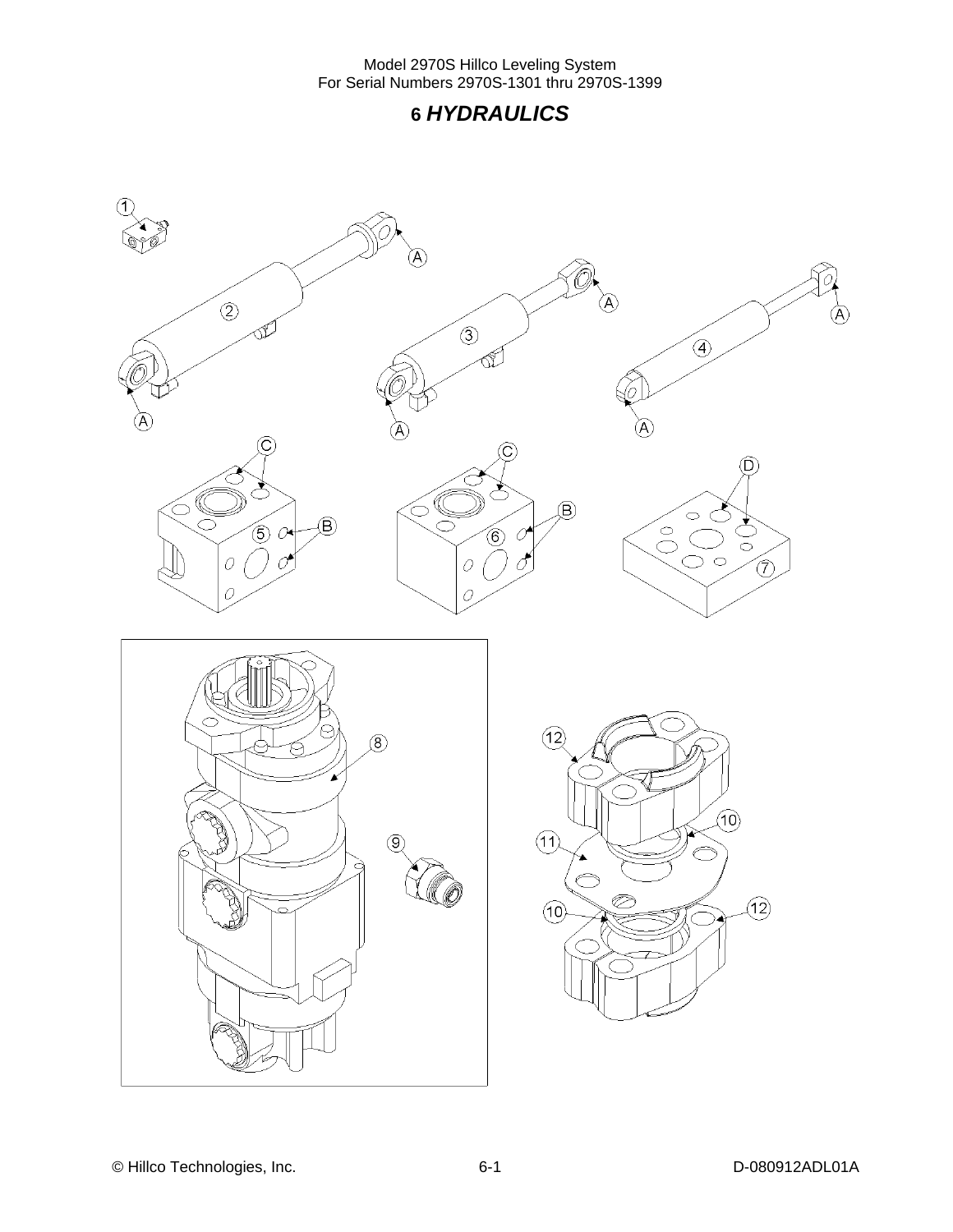|                        | <b>HYDRAULIC COMPONENTS &amp; FASTENERS</b>        |                |                                      |                                                 |  |  |  |
|------------------------|----------------------------------------------------|----------------|--------------------------------------|-------------------------------------------------|--|--|--|
| REF.                   | <b>PART NO.</b>                                    | QTY.           | <b>PART NAME</b>                     | <b>NOTES</b>                                    |  |  |  |
| 1                      | HC-138901                                          | 2              | <b>VALVE, COUNTER BALANCE</b>        |                                                 |  |  |  |
| Ω.                     | HC-139161                                          | 2              | CARTRIDGE, COUNTER BALANCE VALVE     |                                                 |  |  |  |
| $\ddot{\phantom{a}}$   | HC-139171                                          | $\overline{2}$ | <b>BODY, COUNTER BALANCE VALVE</b>   |                                                 |  |  |  |
| $\overline{\text{NS}}$ | HC-140361                                          | $\overline{2}$ | SEAL KIT, COUNTER BALACE VALVE       |                                                 |  |  |  |
| $\overline{2}$         | HC-140312                                          | $\overline{2}$ | <b>CYLINDER, MAIN LEVELING</b>       |                                                 |  |  |  |
| <b>NS</b>              | HC-142451                                          | 2              | SEAL KIT, MAIN LEVELING CYLINDER     |                                                 |  |  |  |
| 3                      | HC-140341                                          | $\mathbf{1}$   | <b>CYLINDER, MASTER</b>              |                                                 |  |  |  |
| $\overline{\text{NS}}$ | HC-134201                                          | $\mathbf{1}$   | SEAL KIT, MASTER CYLINDER            |                                                 |  |  |  |
| $\overline{4}$         | HC-138581                                          | $\mathbf{1}$   | <b>CYLINDER, SLAVE</b>               |                                                 |  |  |  |
| $\overline{\text{NS}}$ | HC-141281                                          | $\mathbf{1}$   | SEAL KIT, SLAVE CYLINDER             |                                                 |  |  |  |
| $\sqrt{5}$             | LM-261081                                          | $\mathbf{1}$   | HM BLOCK, CODE 62 90°                | MOUNTS TO BOTTOM PORT ON<br><b>HYDRO MOTOR</b>  |  |  |  |
| 6                      | HC-143361                                          | $\mathbf{1}$   | CODE 62/CODE 62 ELBOW                | MOUNTS TO TOP PORT ON HYDRO<br><b>MOTOR</b>     |  |  |  |
| $\overline{7}$         | HC-143371                                          | $\mathbf{1}$   | CODE 62 90° ROTATIONAL ADAPTER       | MOUNTS TO BOTTOM PORT ON<br><b>HYDRO MOTOR</b>  |  |  |  |
| $\, 8$                 | HC-143101                                          | $\mathbf{1}$   | HYDRAULIC PUMP, HILLMASTER, TRIPLE M | JD PART NUMBER AH212540                         |  |  |  |
| 9                      | LA-263651                                          | $\mathbf{1}$   | HM ORIFICE ASM, PUMP ASM             |                                                 |  |  |  |
| A                      | F-SSS-04F04                                        | 8              | SCREW, SOCKET SET 1/4-28 X 1/4       | ALL CYLINDERS                                   |  |  |  |
| B                      | F-HC8-07C24                                        | 8              | HC8 7/16-14 X 1-1/2                  | CODE 62 SPLT FLANGE                             |  |  |  |
| C                      | F-HC8-07C52                                        | 8              | HC8 7/16-14 X 3-1/4                  | THESE FASTENERS COME WITH<br><b>ELBOWS</b>      |  |  |  |
| $\mathsf{C}$           | F-LWH-07                                           | 8              | LW 7/16 HD                           | THESE FASTENERS COME WITH<br><b>ELBOWS</b>      |  |  |  |
| D                      | F-SHC-07C20                                        | 4              | SHCS 7/16-14 X 1-1/4                 | THESE FASTENERS COME WITH<br>ROTATIONAL ADAPTER |  |  |  |
| D                      | F-LWHC-07                                          | $\overline{4}$ | LW 7/16 HD HIGH COLLAR               | THESE FASTENERS COME WITH<br>ROTATIONAL ADAPTER |  |  |  |
|                        | <b>CODE 62 SPLIT FLANGE CONNECTOR KIT ASSEMBLY</b> |                |                                      |                                                 |  |  |  |
|                        |                                                    |                | ASM, CODE 62 SLT FLNG CONNECTOR KIT  | FWD AND REVERSE PROPULSION                      |  |  |  |
| ASM                    | HC-101843                                          | $\overline{2}$ | <b>WITH O-RINGS</b>                  | <b>HOSE</b>                                     |  |  |  |
|                        | ONE HC-101843 KIT INCLUDES:                        |                |                                      |                                                 |  |  |  |
| 10                     | HC-134911                                          | 3              | O-RING, CODE 62 CONNECTOR            |                                                 |  |  |  |
| 11                     | HC-137891                                          | $\mathbf{1}$   | PLATE, CODE 62                       |                                                 |  |  |  |
| 12                     | HC-137901                                          | 2              | CODE 62, #16 SPLIT FLANGE KIT (PAIR) |                                                 |  |  |  |
| $\overline{\text{NS}}$ | F-HC8-07C44                                        | $\overline{4}$ | HC8 7/16 X 2-3/4                     |                                                 |  |  |  |
| <b>NS</b>              | F-HN8-07C                                          | $\overline{4}$ | HN8 7/16-14                          |                                                 |  |  |  |
|                        |                                                    |                |                                      |                                                 |  |  |  |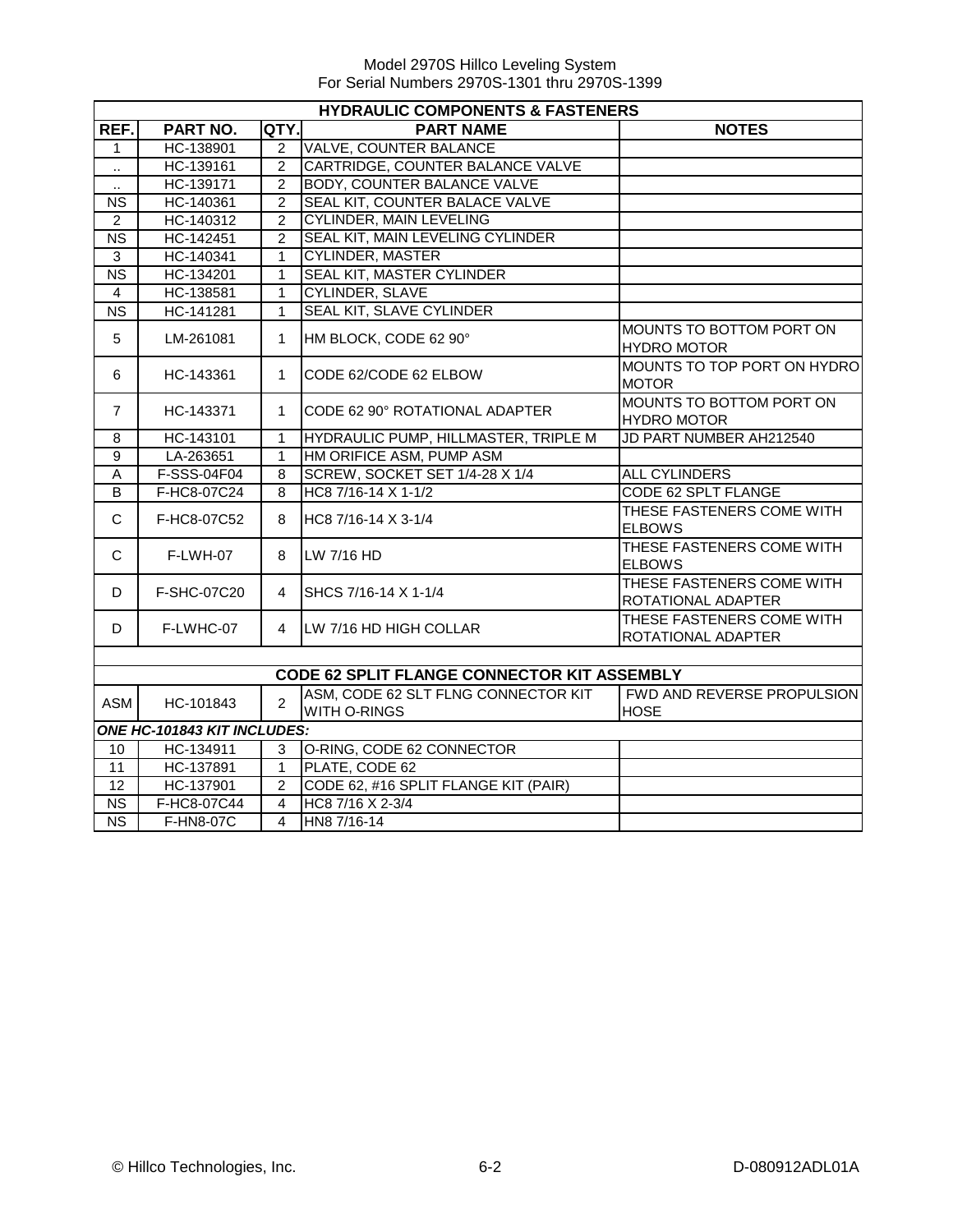*HYDRAULIC LEVELING MANIFOLD* 



\*\*Note: Be sure you are looking at the correct manifold drawing as well as the correct description of parts on the page to the right.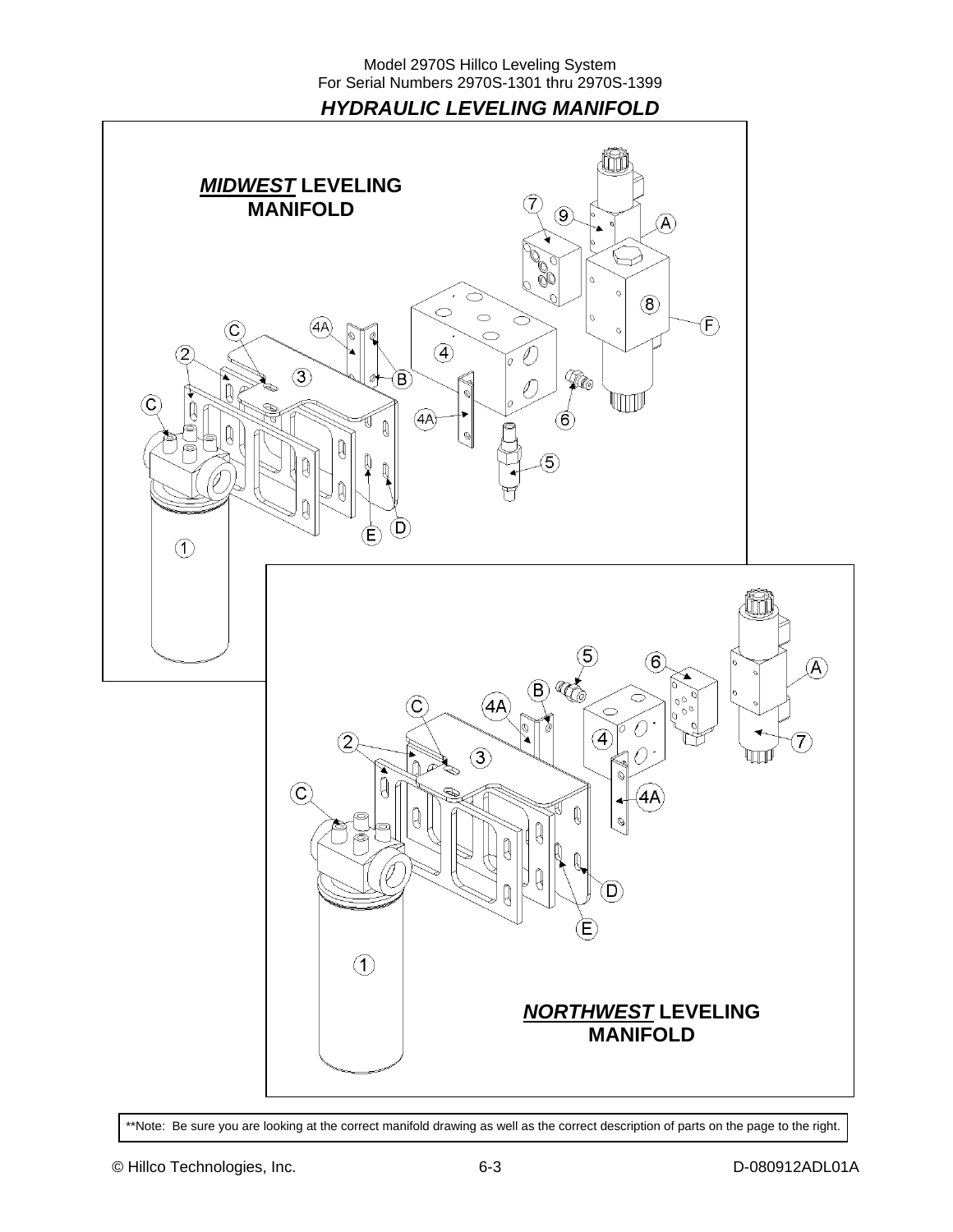|                | LEVELING MANIFOLD COMPONENTS FOR MIDWEST COMBINES |                |                                                                 |                                              |  |  |
|----------------|---------------------------------------------------|----------------|-----------------------------------------------------------------|----------------------------------------------|--|--|
| REF.           | PART NO.                                          | QTY.           | <b>PART NAME</b>                                                | <b>NOTES</b>                                 |  |  |
| ASM            | LA-263261                                         | 1              | MANIFOLD ASM, LEVELING                                          | FOR MIDWEST COMBINES                         |  |  |
| $\mathbf 1$    | HC-143441                                         | $\mathbf{1}$   | FILTER ASM, OIL                                                 | <b>RETURN LINE TO TANK</b>                   |  |  |
| 2              | LP-263321                                         | $\overline{2}$ | PLATE, BACKING                                                  |                                              |  |  |
| $\overline{3}$ | LP-263311                                         | $\mathbf{1}$   | HM PLT, MANIFOLD MNT                                            |                                              |  |  |
| 4              | HC-143981                                         | $\mathbf{1}$   | DO5 MANIFOLD, 2-STATION W/ RELIEF<br><b>CAVITY</b>              | <b>SUBS TO HC-146352</b>                     |  |  |
| 4A             | $\ddot{\phantom{a}}$                              | $\overline{2}$ | <b>BRACKETS, MANIFOLD</b>                                       | INCLUDED WITH HC-143981                      |  |  |
| 5              | HC-142991                                         | $\mathbf{1}$   | <b>CARTRIDGE, PRESSURE RELIEF</b>                               | MANIFOLD HOUSING: SET AT 2800 PSI            |  |  |
| 6              | HC-143991                                         | $\mathbf{1}$   | HYDRAULIC QUICK-CONNECT COUPLER IJD PART NUMBER AH125760        |                                              |  |  |
| $\overline{7}$ | HC-143001                                         | $\mathbf{1}$   | ADAPTER, D03/D05 VALVE                                          | LEVELING AND TRIM SECTIONS OF MAN            |  |  |
| 8              | HC-143071                                         | $\mathbf{1}$   | VALVE, D05 SOFT SHIFT DUMP                                      | MIDDLE STATION ON MANIFOLD                   |  |  |
| 9              | HC-140411                                         | $\mathbf{1}$   | VALVE, DIRECTIONAL CONTROL,<br><b>PROPORTIONAL</b>              | LEVELING PORTION OF MANIFOLD                 |  |  |
|                |                                                   |                |                                                                 |                                              |  |  |
|                |                                                   |                | LEVELING MANIFOLD COMPONENTS FOR NORTHWEST COMBINES             |                                              |  |  |
| REF.           | PART NO.                                          | QTY.I          | <b>PART NAME</b>                                                | <b>NOTES</b>                                 |  |  |
| <b>ASM</b>     | LA-249684                                         | $\mathbf{1}$   | MANIFOLD ASM, LEVELING                                          | FOR NORTHWEST COMBINES                       |  |  |
| $\mathbf{1}$   | HC-143441                                         | $\mathbf{1}$   | FILTER ASM, OIL                                                 | <b>RETURN LINE TO TANK</b>                   |  |  |
| $\overline{2}$ | LP-263321                                         | $2^{\circ}$    | PLATE, BACKING                                                  |                                              |  |  |
| $\overline{3}$ | LP-263311                                         | $\mathbf{1}$   | HM PLT, MANIFOLD MNT                                            |                                              |  |  |
| $\overline{4}$ | HC-138861                                         | $\mathbf{1}$   | MANIFOLD, SINGLE STATION                                        |                                              |  |  |
| 4A             | $\sim 100$                                        | $\overline{2}$ | <b>BRACKETS, MANIFOLD</b>                                       |                                              |  |  |
| 5              | HC-143991                                         | $\mathbf 1$    | HYDRAULIC QUICK-CONNECT COUPLER JD PART NUMBER AH125760         |                                              |  |  |
| 6              | HC-101264                                         | $\mathbf{1}$   | LOAD SENSE SHUTTLE ASM                                          |                                              |  |  |
| $\overline{7}$ | HC-140411                                         | $\mathbf{1}$   | VALVE, DIRECTIONAL CONTROL, PROPORTIONAL                        |                                              |  |  |
|                |                                                   |                |                                                                 |                                              |  |  |
|                |                                                   |                | LEVELING MANIFOLD FASTENERS - BOTH MIDWEST & NORTHWEST COMBINES |                                              |  |  |
| REF.           | <b>PART NO.</b>                                   | QTY.I          | <b>PART NAME</b>                                                | <b>WHERE USED</b>                            |  |  |
| A              | F-SHC-#10C52                                      | $\overline{4}$ | SHCS 10-24 X 3-1/4                                              | LEVELING SECTION OF MANIFOLD                 |  |  |
| A              | F-LW-#10                                          | 4              | LW #10                                                          | LEVELING SECTION OF MANIFOLD                 |  |  |
| B              | F-HCF-05C08                                       | 8              | FLHC 5/16-18 X 1/2                                              | MANIFOLD TO MANIFOLD MOUNT                   |  |  |
| C              | F-HCF-10M020E                                     | $\overline{2}$ | FLHC-10.9 M10 X 1.50 X 20                                       | FILTER HOUSING TO MOUNTING<br><b>BRACKET</b> |  |  |
| D              | F-HCF-08M035E                                     | $\overline{4}$ | FLHC-10.9 M8 X 1.25 X 35                                        | MOUNTING BRACKET TO CHASSIS                  |  |  |
| D              | F-HNF-8ME                                         | 4              | FLHN-10.9 M8X1.25                                               | MOUNTING BRACKET TO CHASSIS                  |  |  |
| E              | F-HNF-05F                                         | $\overline{4}$ | <b>FLHC 5/16-18</b>                                             | MANIFOLD MOUNT TO MOUNTING<br><b>BRACKET</b> |  |  |
|                | <b>MIDWEST COMBINES ONLY</b>                      |                |                                                                 |                                              |  |  |
| F.             | F-SHC-04C28                                       | 4              | SHCS 1/4-20 X 1-3/4                                             | DUMP VALVE ON MANIFOLD                       |  |  |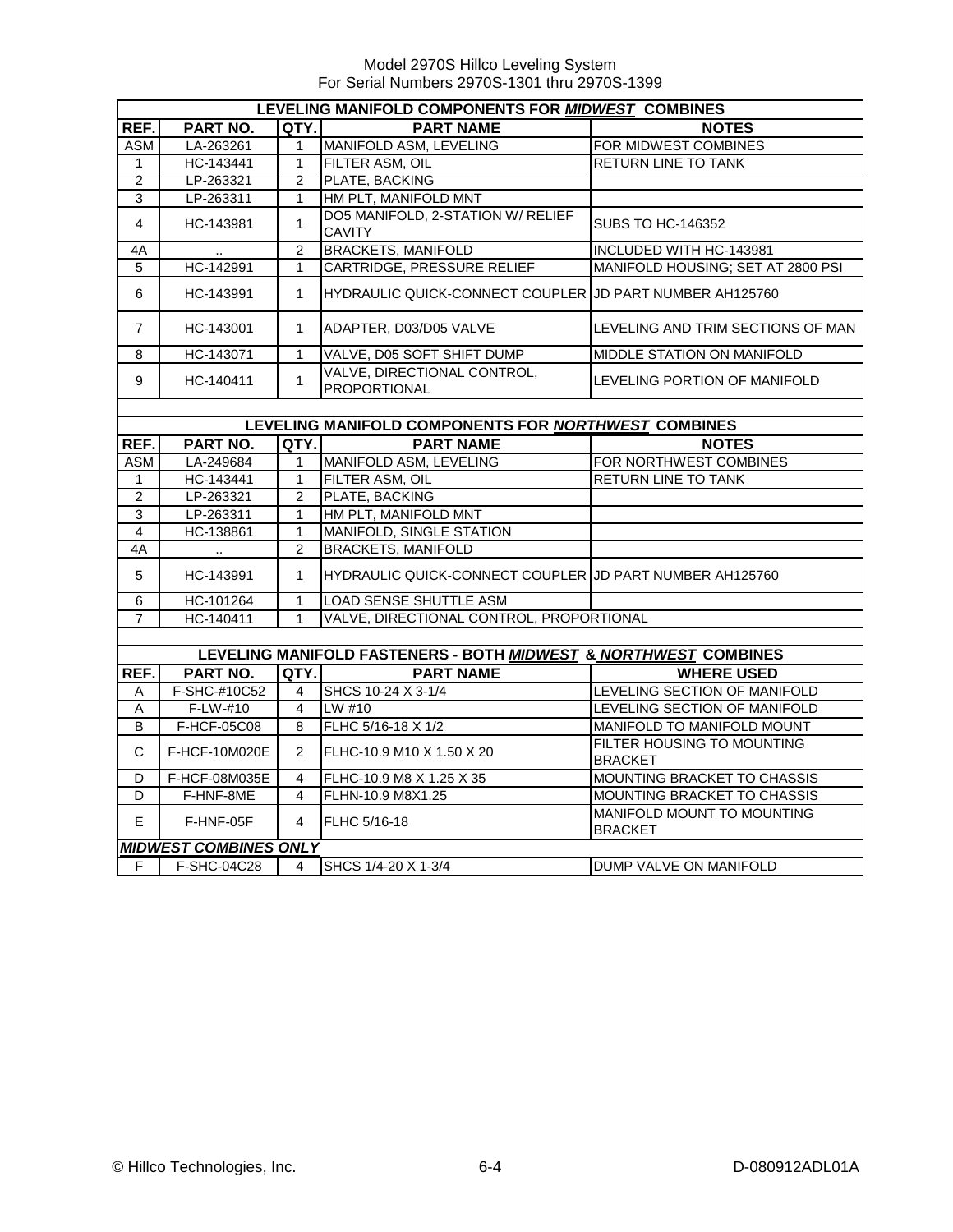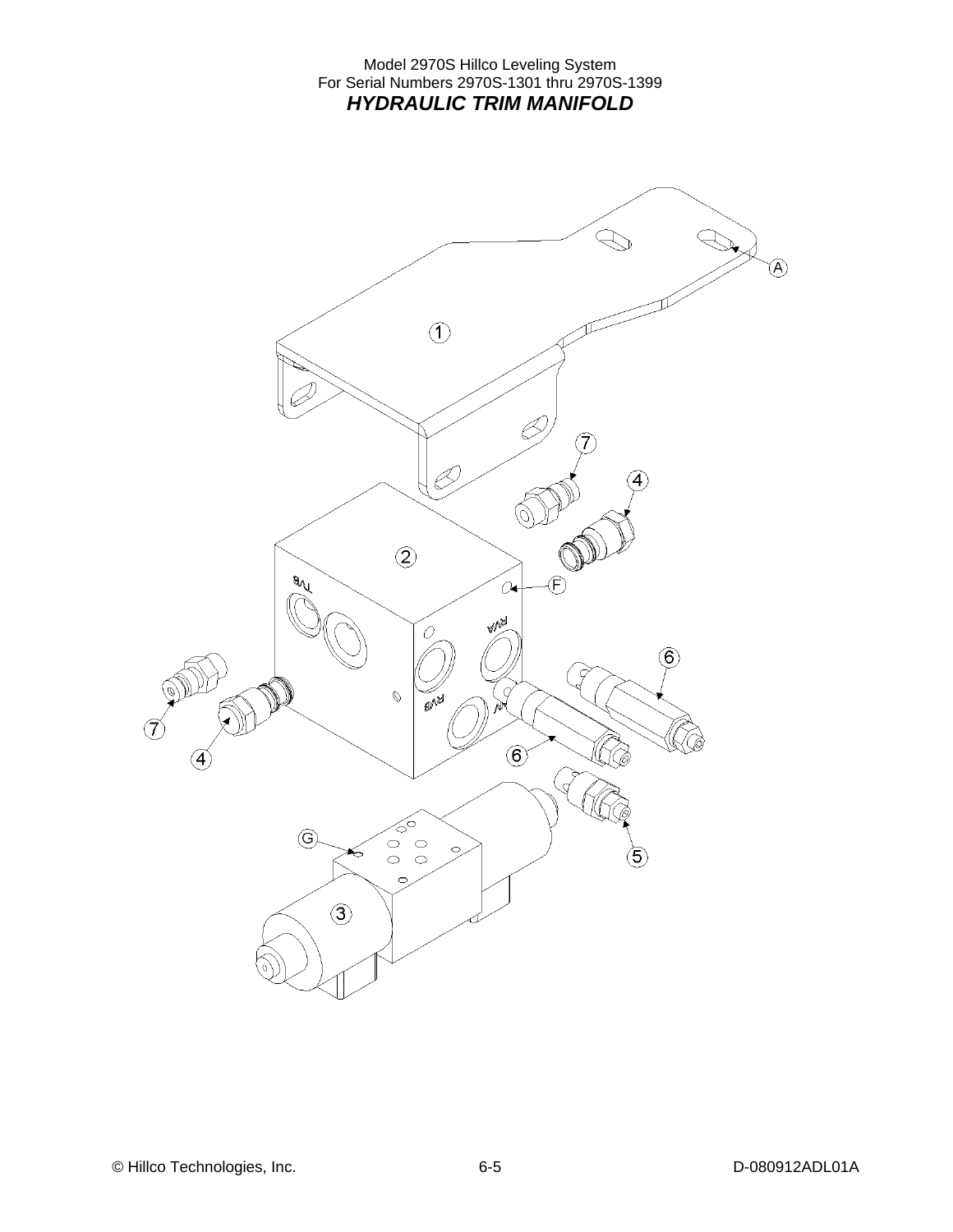|      | <b>TRIM MANIFOLD COMPONENTS</b> |                |                                                    |                                   |  |  |
|------|---------------------------------|----------------|----------------------------------------------------|-----------------------------------|--|--|
| REF. | PART NO.                        | QTY.           | <b>PART NAME</b>                                   | <b>NOTES</b>                      |  |  |
|      | LA-263521                       |                | HM ASM, MOUNT (TRIM MANIFOLD)                      |                                   |  |  |
| 2    | HC-145441                       |                | MANIFOLD, CUSTOM TRIM                              |                                   |  |  |
| 3    | HC-143011                       |                | VALVE, DIRECTIONAL CONTROL,<br><b>BANG/BANG</b>    |                                   |  |  |
| 4    | HC-145431                       | $\overline{2}$ | RELIEF, POPPET DIRECT ACTING                       | SET AT 1800 PSI                   |  |  |
| 5    | HC-145501                       |                | VALVE, NEEDLE                                      |                                   |  |  |
| 6    | HC-145511                       | $\overline{2}$ | PILOT OPERATED CHECK                               |                                   |  |  |
| 7    | HC-143991                       | 2              | <b>HYDRAULIC QUICK-CONNECT</b><br>COUPLER AH125760 |                                   |  |  |
|      |                                 |                |                                                    |                                   |  |  |
|      |                                 |                | <b>TRIM MANIFOLD FASTENERS</b>                     |                                   |  |  |
| REF. | PART NO.                        | QTY.           | <b>PART NAME</b>                                   | <b>WHERE USED</b>                 |  |  |
| A    | F-HCF-10M030E                   | $\overline{2}$ | FLHC 10.9 M10 X 1.50 X 30 PLT                      | <b>TRIM MANIFOLD MOUNT</b>        |  |  |
| A    | F-HNF-10ME                      | $\overline{2}$ | FLHN-10.9 M10 X 1.50 PLT                           | <b>TRIM MANIFOLD MOUNT</b>        |  |  |
| B    | F-HCF-05C08                     | 8              | FLHC 5/16-18 X1/2                                  | <b>MANIFOLD TO MANIFOLD MOUNT</b> |  |  |
| C    | F-SHC-#10C32                    | $\overline{4}$ | SHCS 10-24 X 2                                     | DIRECTIONAL CONTROL TO MANIFOLD   |  |  |
| C    | $F-LW-#10$                      | 4              | LW #10                                             | DIRECTIONAL CONTROL TO MANIFOLD   |  |  |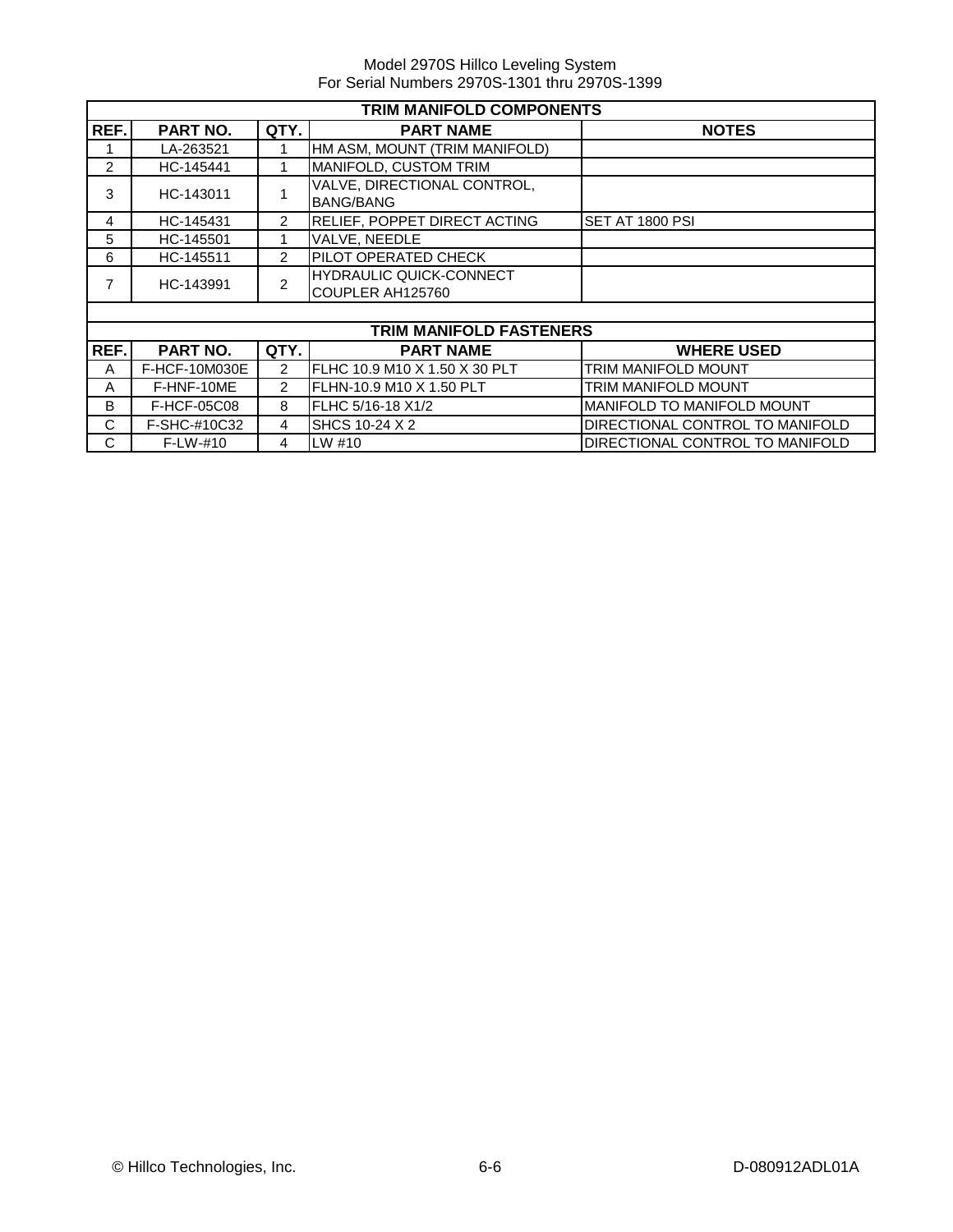### Model 2970S Hillco Leveling System For Serial Numbers 2970S-1301 thru 2970S-1399 *HYDRAULIC HOSES*

|                                  | REF.   PART NO.   QTY.                                                                                                            |                | <b>PART NAME</b>                                                         | <b>WHERE USED</b>                                                                                |  |  |  |  |  |  |  |
|----------------------------------|-----------------------------------------------------------------------------------------------------------------------------------|----------------|--------------------------------------------------------------------------|--------------------------------------------------------------------------------------------------|--|--|--|--|--|--|--|
| <b>LEVELING HOSES</b>            |                                                                                                                                   |                |                                                                          |                                                                                                  |  |  |  |  |  |  |  |
| <b>NS</b>                        | LA-138981                                                                                                                         | 2              | 3/8" 100R2 59" #6 FORS X #6 FORS                                         | LEFT OR RIGHT POCV#2 TO RIGHT/LEFT ROD<br><b>FRONT</b>                                           |  |  |  |  |  |  |  |
| <b>NS</b>                        | LA-141093                                                                                                                         | 2              | 1/4" 100R2 5-7/8" #6 FORS X #6 FORS 90°                                  | LEFT OR RIGHT POCV#3 TO RIGHT/LEFT ROD<br><b>REAR</b>                                            |  |  |  |  |  |  |  |
| <b>NS</b>                        | LA-263542                                                                                                                         | $\mathbf{1}$   | 1/2" 100R2 252" #8 FORS 90° X #6 FORS                                    | LEVELING VALVE PORT "A" TO LEFT MAIN LEV<br>ROD                                                  |  |  |  |  |  |  |  |
| <b>NS</b>                        | LA-263551                                                                                                                         | $\mathbf{1}$   | 1/2" 100R2 252" #8 FORS X #6 FORS                                        | LEVELING VALVE PORT "B" TO LEFT MAIN LEV<br>CYL POCV #2                                          |  |  |  |  |  |  |  |
|                                  | <b>TRIM MANIFOLD HOSES</b>                                                                                                        |                |                                                                          |                                                                                                  |  |  |  |  |  |  |  |
| <b>NS</b>                        | LA-143472                                                                                                                         | $\mathbf 1$    | 1/4" 100R2 100" #4 FORS X #4 FORS                                        | MASTER BASE TO TEE THAT CONNECTS TO<br><b>HOSE LA-139132</b>                                     |  |  |  |  |  |  |  |
| <b>NS</b>                        | LA-143482                                                                                                                         | $\mathbf 1$    | 1/4" 100R2 111" #4 FORS X #4 FORS                                        | MASTER ROD TO TEE THAT CONNECTS TO<br><b>HOSE LA-139122</b>                                      |  |  |  |  |  |  |  |
| <b>NS</b>                        | LA-139132                                                                                                                         | $\mathbf 1$    | 1/4" 100R2 245" #4 FORS X #4 FORS                                        | SLAVE BASE TO TEE CONNECTED TO HOSE<br>LA-143471                                                 |  |  |  |  |  |  |  |
| <b>NS</b>                        | LA-139113                                                                                                                         | $\mathbf 1$    | 1/4" 100R2 54" #4 FORS X #4 FORS                                         | TRIM PORT "A" TO TEE CONNECTED TO HOSE<br>LA-143481                                              |  |  |  |  |  |  |  |
| <b>NS</b>                        | LA-139113                                                                                                                         | $\mathbf{1}$   | 1/4" 100R2 54" #4 FORS X #4 FORS                                         | TRIM PORT "B" TO TEE CONNECTED TO HOSE<br>LA-143471                                              |  |  |  |  |  |  |  |
|                                  |                                                                                                                                   |                |                                                                          | FOR COMBINES WHICH FALL WITHIN THE FOLLOWING SERIAL NUMBER BREAKS: 9650STS (ALL); 9750STS (ALL); |  |  |  |  |  |  |  |
| 9660STS (                        |                                                                                                                                   |                | $-715400$ ; 9760STS ( $-715500$ ); 9860STS ( $-715600$ )                 |                                                                                                  |  |  |  |  |  |  |  |
| <b>NS</b>                        | LA-145751                                                                                                                         | $\mathbf{1}$   | 1/2" 100R2 42" #8 FORS X #10 FORS                                        | HIC TO "P" PORT OF TRIM MAINFOLD                                                                 |  |  |  |  |  |  |  |
| <b>NS</b>                        | LA-145761                                                                                                                         | $\overline{1}$ | 1/2" 100R1 46" #8 FORS X #10 FORS                                        | HIC TO "T" PORT OF TRIM MANIFOLD                                                                 |  |  |  |  |  |  |  |
|                                  |                                                                                                                                   |                |                                                                          | FOR COMBINES WHICH FALL WITHIN THE FOLLOWING SERIAL NUMBER BREAKS: 9660STS (705401- ); 9760STS   |  |  |  |  |  |  |  |
|                                  | (705501- ); 9860 STS (705601-                                                                                                     |                |                                                                          |                                                                                                  |  |  |  |  |  |  |  |
|                                  | 1/4" 100R2 55" #4 FORS X #4 FORS 90°<br>HIC TO P & T PORTS OF TRIM MAINFOLD<br><b>NS</b><br>LA-263411<br>2<br><b>GREASE HOSES</b> |                |                                                                          |                                                                                                  |  |  |  |  |  |  |  |
|                                  |                                                                                                                                   |                |                                                                          |                                                                                                  |  |  |  |  |  |  |  |
| <b>NS</b>                        | LA-138942                                                                                                                         | $\mathbf{1}$   | 3/16 R1 GREASE 33-1/2" 1/8 MPT X 1/8 MPT                                 | MASTER BASE TO BH #4                                                                             |  |  |  |  |  |  |  |
| <b>NS</b>                        | LA-138951                                                                                                                         | 1              | 3/16 R1 GREASE 40" 1/8 MPT X 1/8 MPT                                     | RH MAIN LEN CYL BASE TO BH #1                                                                    |  |  |  |  |  |  |  |
| NS.                              | LA-138962                                                                                                                         | $\mathbf{1}$   | 3/16 R1 GREASE 61" 1/8 MPT X 1/8 MPT                                     | MAIN PVT TO BH #3                                                                                |  |  |  |  |  |  |  |
| <b>NS</b>                        | LA-138972                                                                                                                         | 1              | 3/16 R1 GREASE 88-1/2" 1/8 MPT X 1/8 MPT                                 | LH MAIN LEV CYL BASE TO BH #2                                                                    |  |  |  |  |  |  |  |
|                                  |                                                                                                                                   |                | <b>HYDRO HOSES</b>                                                       |                                                                                                  |  |  |  |  |  |  |  |
| <b>NS</b>                        | LA-140383                                                                                                                         | 2              | 1 100R15 79" CODE 62 SPLT FLNG 90°<br>SHORT DROP X CODE 62 SPLT FLNG STR | HYDROSTAT FRONT & REAR HOSES                                                                     |  |  |  |  |  |  |  |
| <b>NS</b>                        | LA-140402                                                                                                                         | $\mathbf{1}$   | 3/4 100R1 80" #12 MORS X #12 FORS                                        | <b>HYDRO MOTOR CASE DRAIN</b>                                                                    |  |  |  |  |  |  |  |
| <b>NS</b>                        | LA-263562                                                                                                                         | $\mathbf{1}$   | 3/4" 100R1 30" #12 FORS X #12 FORS 45°                                   | MANIFOLD "T" PORT TO FILTER HOUSING<br><b>INLET</b>                                              |  |  |  |  |  |  |  |
|                                  |                                                                                                                                   |                | <b>BRAKE HOSES</b>                                                       |                                                                                                  |  |  |  |  |  |  |  |
| <b>NS</b>                        | LA-130371                                                                                                                         | $\overline{c}$ | #4 TITE FLEX 31" #4 FORS X #4 FORS & #4<br><b>UNION</b>                  |                                                                                                  |  |  |  |  |  |  |  |
| <b>NS</b>                        | HA-133131                                                                                                                         | $\overline{2}$ | O-RING, TEFLON                                                           |                                                                                                  |  |  |  |  |  |  |  |
| <b>PUMP &amp; MANIFOLD HOSES</b> |                                                                                                                                   |                |                                                                          |                                                                                                  |  |  |  |  |  |  |  |
| <b>NS</b>                        | LA-263531                                                                                                                         | $\mathbf{1}$   | 3/4" 100R12 46" #10 FORS 90° X #12 FORS                                  | PRESSURE HOSE FROM PUMP TO "P" PORT                                                              |  |  |  |  |  |  |  |
| <b>NS</b>                        | LA-263571                                                                                                                         | 1              | 1" 100R1 36" #16 FORS X #16 FORS 90°                                     | FILTER HOUSING OUTLET TO RESERVOIR                                                               |  |  |  |  |  |  |  |
| <b>NS</b>                        | LA-143681                                                                                                                         | 1              | 1" 100R16 (1M2T) 42" #16 FORS X #16 FORS                                 | SUCTION HOSE FROM RUN END OF BTM TEE<br><b>TO PUMP</b>                                           |  |  |  |  |  |  |  |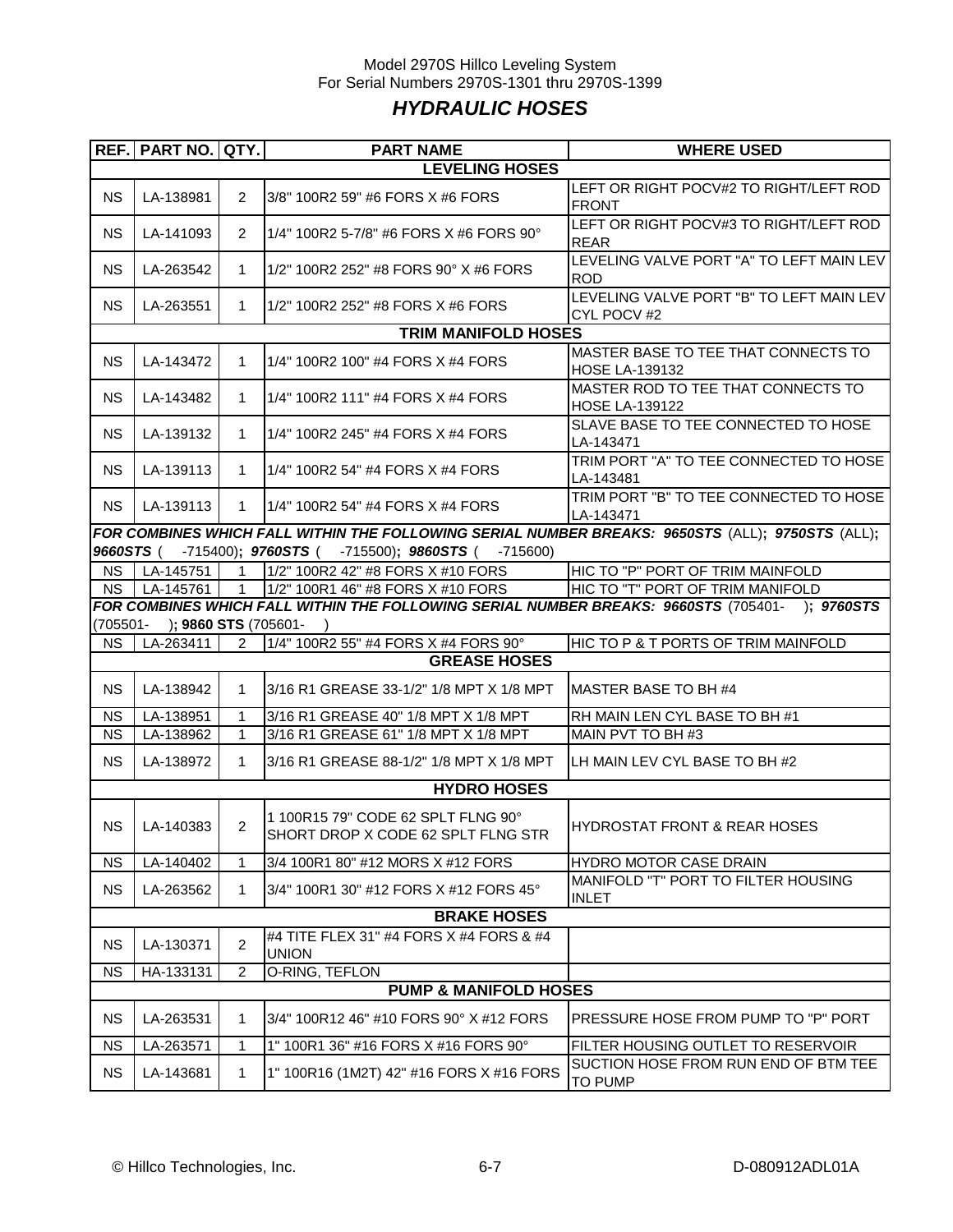## *HYDRAULIC HOSES (CONTINUED)*

|                                     | <b>NORTHWEST OPTION HOSES</b>                                                                    |                |                                                                                     |                                                       |  |  |  |  |  |  |
|-------------------------------------|--------------------------------------------------------------------------------------------------|----------------|-------------------------------------------------------------------------------------|-------------------------------------------------------|--|--|--|--|--|--|
| <b>NS</b>                           | LA-145901                                                                                        |                | 3/16 R1 GREASE 10" 1/8 MPT X 1/8 FPT                                                | <b>OHLA BREATHER</b>                                  |  |  |  |  |  |  |
| <b>NS</b>                           | HC-145861                                                                                        | 1              | 1/2" HEATER HOSE 2-3/4" (NO ENDS)<br>SAE20R3D2                                      | <b>IDLER ASM</b>                                      |  |  |  |  |  |  |
| <b>NS</b>                           | LA-263571                                                                                        | 1              | 1" 100R1 HOSE 36" #16 FORS X #16 FORS<br>$90^\circ$                                 | RETURN LINE FROM FILTER OUTLET TO<br><b>RESERVOIR</b> |  |  |  |  |  |  |
| <b>NS</b>                           | LA-263562                                                                                        | 1              | 3/4" 100R1 HOSE 30" #12 FORS X #12 FORS<br>$45^{\circ}$                             | <b>MANIFOLD "T" PORT TO FILTER INLET</b>              |  |  |  |  |  |  |
| N <sub>S</sub>                      | LA-134872                                                                                        | 1              | 3/8" 100R1 HOSE 72" #6 FORS X #6 FORS<br>$90^\circ$                                 | PUMP CASE DRAIN TO RESERVOIR                          |  |  |  |  |  |  |
|                                     | FOR COMBINES WHICH FALL WITHIN THE FOLLOWING SERIAL NUMBER BREAKS: 9650STS (ALL); 9750STS (ALL); |                |                                                                                     |                                                       |  |  |  |  |  |  |
| 9660STS (                           |                                                                                                  |                | $-715400$ ; 9760STS (<br>-715500); 9860STS (<br>$-715600$                           |                                                       |  |  |  |  |  |  |
| <b>NS</b>                           | LA-134822                                                                                        |                | 1/4" 100R2 HOSE 63" #4 FORS X #4 FORS<br>$90^\circ$                                 | LOAD SENSE LINE                                       |  |  |  |  |  |  |
| <b>NS</b>                           | LA-134832                                                                                        | $\mathbf{1}$   | 3/4" 100R12 HOSE 54" #12 FORS X #12 FORS PRESSURE FROM PUMP TO MANIFOLD             |                                                       |  |  |  |  |  |  |
| <b>NS</b>                           | LA-134862                                                                                        | $\overline{1}$ | 1" 100R16 (1M2T) 71" #16 FORS X #16 FORS<br>$90^\circ$                              | PUMP SUCTION                                          |  |  |  |  |  |  |
|                                     |                                                                                                  |                | FOR COMBINES WHICH FALL WITHIN THE FOLLOWING SERIAL NUMBER BREAKS: 9660STS (705401- | : 9760STS                                             |  |  |  |  |  |  |
| ); 9860 STS (705601-<br>$(705501 -$ |                                                                                                  |                |                                                                                     |                                                       |  |  |  |  |  |  |
| <b>NS</b>                           | LA-145721                                                                                        | 1              | 1/4" 100R2 79" #4 FORS X #4 FORS 90°                                                | <b>LOAD SENSE LINE</b>                                |  |  |  |  |  |  |
| NS.                                 | LA-145731                                                                                        |                | 3/4" 100R12 70" #12 FORS X #12 FORS                                                 | PRESSURE FROM PUMP TO MANIFOLD                        |  |  |  |  |  |  |
| <b>NS</b>                           | LA-145741                                                                                        | 1              | 1" 100R16 (1M2T) 62" #16 FORS X #16 FORS<br>$90^{\circ}$                            | <b>PUMP SUCTION</b>                                   |  |  |  |  |  |  |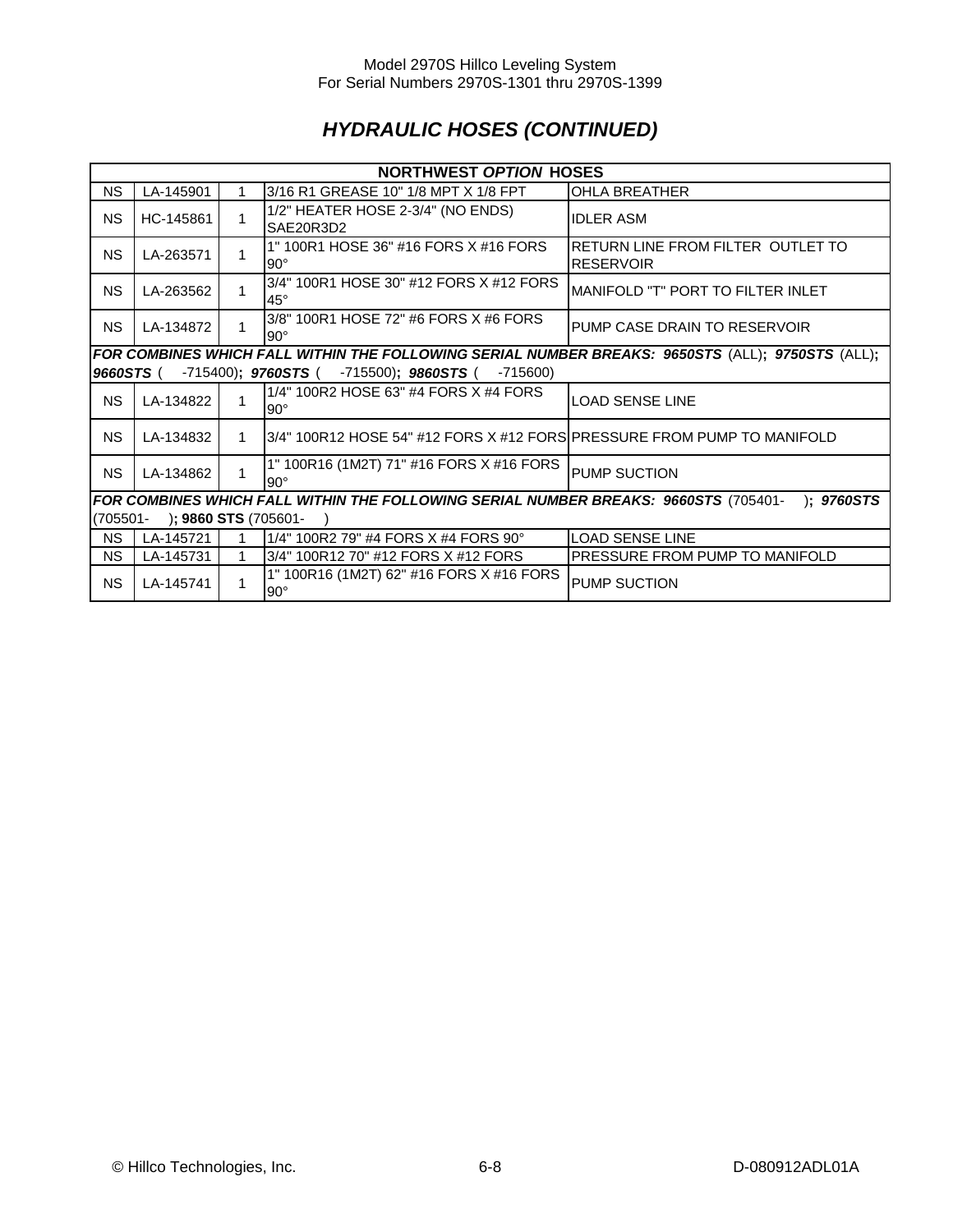#### Model 2970S Hillco Leveling System For Serial Numbers 2970S-1301 thru 2970S-1399 *HYDRAULIC ADAPTERS*

| REF.                               | <b>PART NO.</b>      | QTY.           | <b>PART NAME</b>                                 | <b>WHERE USED</b>                                 |  |  |  |  |
|------------------------------------|----------------------|----------------|--------------------------------------------------|---------------------------------------------------|--|--|--|--|
| <b>LEVELING MANIFOLD ADAPTERS</b>  |                      |                |                                                  |                                                   |  |  |  |  |
| <b>NS</b>                          | HA-L-12MF16MO        | 1              | #16 MORB X #12 MORS 90°                          | <b>INLET PORT ON FILTER HOUSING</b>               |  |  |  |  |
| <b>NS</b>                          | <b>HA-L-16MF16MO</b> | 1              | #16 MORB X #16 MORS 90°                          | OUTLET PORT ON FILTER HOUSING                     |  |  |  |  |
| <b>NS</b>                          | HA-S-12MF12MO        | 1              | #12 MORB X #12 MORS STR                          | "T" PORT                                          |  |  |  |  |
| <b>NS</b>                          | HA-L-8MF8MO          | 2              | #8 MORB X #8 MORS 90°                            | "A" & "B" LEVELING PORTS                          |  |  |  |  |
| <b>NS</b>                          | HA-L-12MF12MO        | 1              | #12 MORB X #12 MORS 90°                          | "P" PORT                                          |  |  |  |  |
| <b>NS</b>                          | HA-E-8MO             | $\overline{2}$ | #8 MORB SOCKET HEAD PLUG (ZERO-<br>LEAK)         | "A" & "B" PORTS UNDER DUMP VAVLE                  |  |  |  |  |
| <b>NS</b>                          | <b>HA-E-12MO</b>     | $\overline{2}$ | #12 MORB SOCKET HEAD PLUG<br>(ZERO-LEAK)         | "T" & "P" PORTS                                   |  |  |  |  |
|                                    |                      |                | <b>MAIN CYLINDER ADAPTERS</b>                    |                                                   |  |  |  |  |
| <b>NS</b>                          | HA-K-6MF6MO          | 2              | #6 MORB X #6 MORS BRANCH TEE                     | LEFT AND RIGHT LEV CYL ROD                        |  |  |  |  |
| <b>NS</b>                          | HA-L-6FF6MF          | 3              | #6 FORS X #6 MORS 90°                            | LEFT AND RIGHT LEV CYL ROD                        |  |  |  |  |
| <b>NS</b>                          | HA-L-6FF6MF          | 1              | #6 MORS X #6 FORS 90°                            | RIGHT LOWER POCV #2                               |  |  |  |  |
| <b>NS</b>                          | HA-L-6MF6MO          | 4              | #6 MORS X #6 MORB 90°                            | POCV #2,#3 LEFT & RIGHT                           |  |  |  |  |
| <b>NS</b>                          | HA-L-6MO6MO          | $\overline{2}$ | #6 MORB X #6 MORB 90°                            | POCV #1 LEFT AND RIGHT LEV CYL<br><b>BASE</b>     |  |  |  |  |
| <b>NS</b>                          | HA-M-6FF6MF          | $\overline{2}$ | #6 FORS X #6 MORS SWIVEL NUT<br><b>RUN TEE</b>   | LEFT MAIN LEV CYL ROD/ LEFT POCV<br>#2            |  |  |  |  |
|                                    |                      |                | <b>MASTER &amp; SLAVE CYLINDER ADAPTERS</b>      |                                                   |  |  |  |  |
| <b>NS</b>                          | HA-L-4MF6MO          | $\overline{c}$ | #4 MORS X #6 MORB 90 $^{\circ}$                  | MASTER CYLINDER ROD AND BASE                      |  |  |  |  |
| <b>NS</b>                          | HA-L-4MF6MO          | 2              | #4 MORS X #6 MORB 90°                            | SLAVE CYLINDER ROD AND BASE                       |  |  |  |  |
|                                    |                      |                | <b>GREASE FITTING ADAPTERS</b>                   |                                                   |  |  |  |  |
| <b>NS</b>                          | HA-L-2FP2MP          | 1              | 1/8 NPT 90 STREET EL                             | <b>MAIN PIVOT PIN</b>                             |  |  |  |  |
| <b>NS</b>                          | HA-NJ-2FN            | 4              | 1/8" NPSM BULKHEAD LOCKNUT                       | <b>BULKHEAD CONNECTOR</b>                         |  |  |  |  |
|                                    |                      |                | 1/8" NPSM X 1/8" FPT BULKHEAD                    |                                                   |  |  |  |  |
| <b>NS</b>                          | HA-S-2FP2MN          | 4              | <b>CONNECTOR</b>                                 | <b>GREASE BULKHEAD MOUNT</b>                      |  |  |  |  |
| <b>NS</b>                          | HC-135771            | 3              | 1/4-28 MALE X 1/8 FPT 90°                        | MASTER CYLINDER BASE, MAIN LEV<br><b>CYL BASE</b> |  |  |  |  |
| <b>NS</b>                          | HC-138011            | 4              | 1/4-28 STRAIGHT ZERK                             | <b>ALL GREASE LINES</b>                           |  |  |  |  |
|                                    |                      |                | TRIM MANIFOLD ADAPTERS                           |                                                   |  |  |  |  |
| NS                                 | HA-L-4MF4MO          | $\overline{2}$ | #4 MORB X #4 MORS 90°                            | "A" & "B" PORTS                                   |  |  |  |  |
| <b>NS</b>                          | HA-S-8MF8MO          | 2              | #8 MORS X #8 MORB STRAIGHT                       | "P" & "T" PORTS                                   |  |  |  |  |
|                                    |                      |                | <b>EARLY SERIAL NUMBER ADAPTERS</b>              |                                                   |  |  |  |  |
| <b>NS</b>                          | HA-T-16MF16MO        | $\overline{2}$ | #16 MORBX #16 MORS STR THREAD<br><b>RUN TEE</b>  | PUMP SUCTION & RETURN AT<br><b>RESERVIOR</b>      |  |  |  |  |
| <b>NS</b>                          | HA-S-16FF12MF        | 1              | #16 FORS X #12 MORS REDUCER                      | <b>COOLER TEE</b>                                 |  |  |  |  |
| <b>NS</b>                          | HA-L-10FF10MF        | 1              | #10 FORS X #10 MORS 90°                          | RETURN OF STACK VALVE                             |  |  |  |  |
| <b>NS</b>                          | HA-M-10FF10MF        | $\overline{2}$ | #10 ORS SWIVEL NUT RUN TEE                       | PRESSURE/RETURN STACK VALVE                       |  |  |  |  |
| <b>LATE SERIAL NUMBER ADAPTERS</b> |                      |                |                                                  |                                                   |  |  |  |  |
| NS.                                | HA-L-16MF16MO        | 1              | #16 MORB X #16 MORS 90°                          | <b>SUCTION PORT (RES)</b>                         |  |  |  |  |
| <b>NS</b>                          | HA-M-16FF16MF        | 2              | #16 FORS X #16 MORS SWIVEL NUT<br><b>RUN TEE</b> | <b>SUCTION PORT (RES)</b>                         |  |  |  |  |
| <b>NS</b>                          | HA-S-4MF4MO          | $\overline{c}$ | ADAPTER, HIC MANIFOLD, MOD                       | PRESSURE & RETURN OF HIC MANIFOI                  |  |  |  |  |
| <b>NS</b>                          | HA-S-8FF4MF          | $\overline{2}$ | #8 FORS X #4 MORS REDUCER                        | P/T TRIM MANIFOLD                                 |  |  |  |  |
|                                    |                      |                | <b>COMMON ADAPTERS</b>                           |                                                   |  |  |  |  |
| <b>NS</b>                          | HA-Y-4MF4MF          | $\overline{2}$ | #4 MORS UNION TEE                                | SLAVE/MASTER UNION                                |  |  |  |  |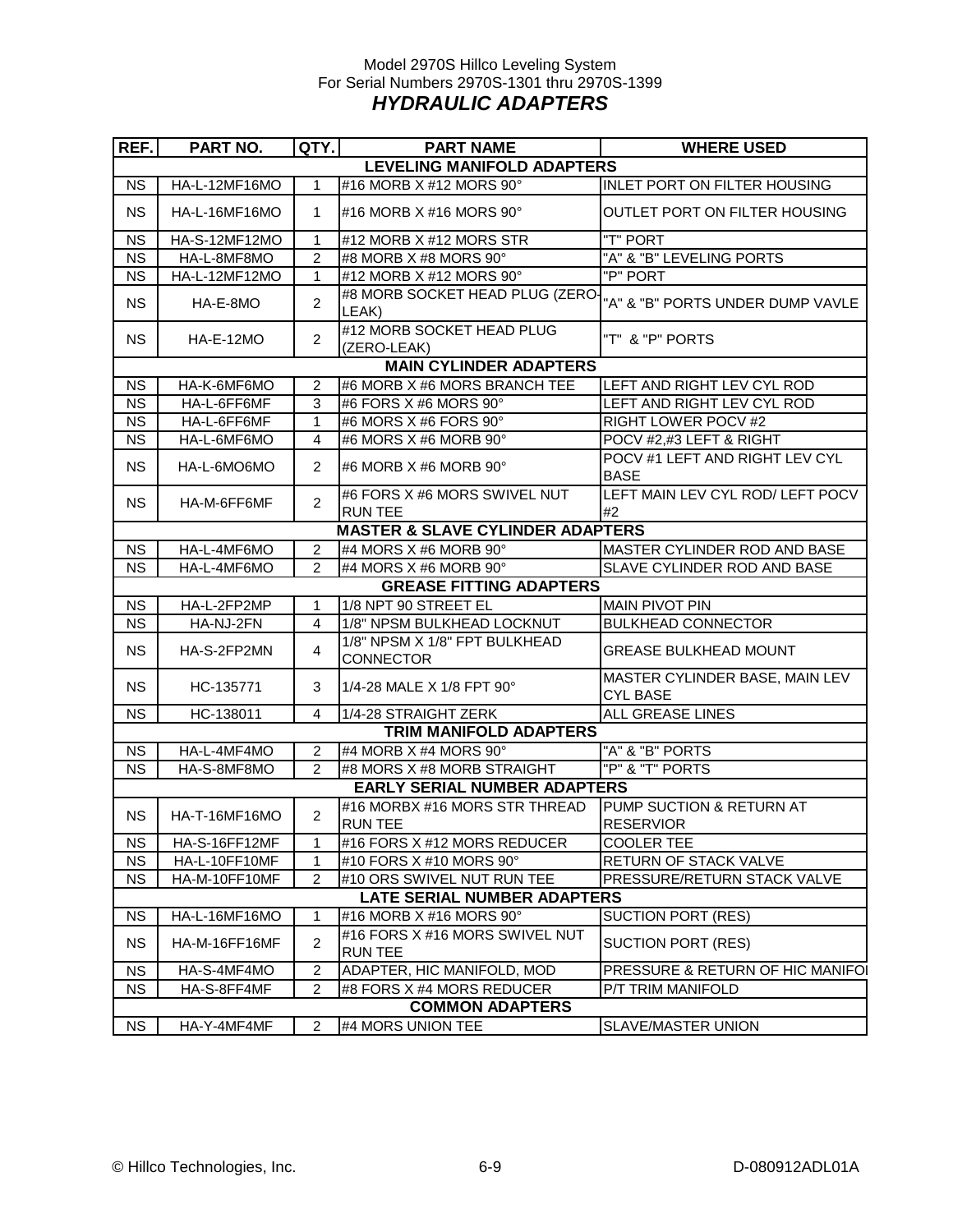#### Model 2970S Hillco Leveling System For Serial Numbers 2970S-1301 thru 2970S-1399 *HYDRAULIC ADAPTERS (CONTINUED)*

|           | NORTHWEST OPTION ADAPTERS      |   |                                                  |                           |  |  |  |  |  |
|-----------|--------------------------------|---|--------------------------------------------------|---------------------------|--|--|--|--|--|
| NS.       | $HA-E-10MO$                    |   | #10 MORB SOCKET HEAD PLUG<br>(ZERO-LEAK)         | "T" PORT                  |  |  |  |  |  |
| NS.       | HA-L-12MF10MO                  |   | #10 MORB X #12 MORS 90°                          | "P" PORT                  |  |  |  |  |  |
| NS.       | HA-S-12MF10MO                  |   | #10 MORB X #12 MORS STR                          | "T" PORT                  |  |  |  |  |  |
| NS.       | HA-L-8MF8MO                    | 2 | I#8 MORB X #8 MORS 90°                           | "A" & "B" LEVELING PORTS  |  |  |  |  |  |
| NS.       | HA-L-4MF4MO                    |   | #4 MORB $X$ #4 MORS 90 $^{\circ}$                | <b>LOAD SENSE SHUTTLE</b> |  |  |  |  |  |
| NS.       | HA-S-6FO10MO                   |   | #6 FORB X #10 MORB STR                           | "P" PORT                  |  |  |  |  |  |
| NS.       | HA-T-6MF6MO                    |   | #6 MORS X #6 MORB STR THREAD<br><b>RUN TEE</b>   | <b>CASE DRAIN</b>         |  |  |  |  |  |
| NS.       | HA-C-6FF                       |   | #6 FORS CAP                                      | <b>CASE DRAIN</b>         |  |  |  |  |  |
|           | <b>MIDWEST OPTION ADAPTERS</b> |   |                                                  |                           |  |  |  |  |  |
| <b>NS</b> | HA-L-16MF16MO                  |   | #16 MORB $X$ #16 MORS 90 $^{\circ}$              | <b>SUCTION PORT PUMP</b>  |  |  |  |  |  |
| NS.       | HA-M-10MF10MO                  | 4 | #10 MORS X #10 MORB STR THREAD<br><b>RUN TEE</b> | PRESSURE PORT             |  |  |  |  |  |
| NS.       | LA-263651                      |   | HM ORIFICE ASM, PUMP ASM                         | MIDDLE LEG OF TEE         |  |  |  |  |  |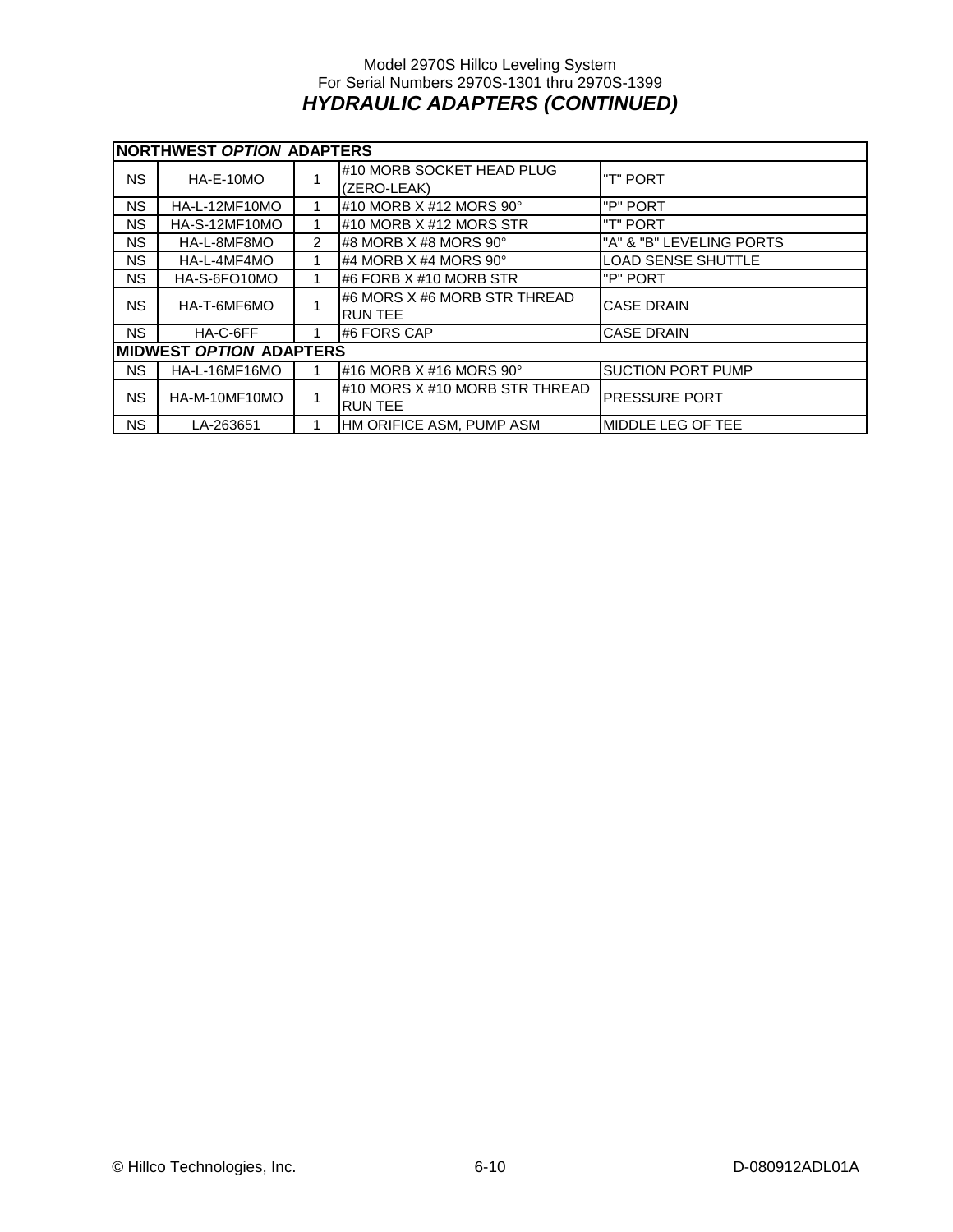### **7** *MISCELLANEOUS*

|           | <b>DECALS AND LITERATURE</b> |                |                                                          |                                                           |  |  |  |  |  |
|-----------|------------------------------|----------------|----------------------------------------------------------|-----------------------------------------------------------|--|--|--|--|--|
| REF.      | PART NO.                     | QTY.           | <b>PART NAME</b>                                         | <b>DESCRIPTION</b>                                        |  |  |  |  |  |
| <b>NS</b> | LL20-100782                  | 1              | <b>CAUTION LEVELING SYSTEM CAB</b>                       | <b>WINDOW IN CAB</b>                                      |  |  |  |  |  |
| <b>NS</b> | LL20-100783                  | $\overline{2}$ | DANGER - CRUSHING HAZARD                                 | ON SIDES OF DA ASM                                        |  |  |  |  |  |
| <b>NS</b> | LL20-100784                  | 2              | DECAL, DANGER PINCH POINT                                | RH & LH UPPER TRANS FACE PLT                              |  |  |  |  |  |
| <b>NS</b> | LL20-100786                  | $\mathbf{1}$   | WARNING ELECTRONIC CRUSHING<br>HAZARD                    | FRONT OF CONTROL BOX                                      |  |  |  |  |  |
| <b>NS</b> | LL20-100787                  | $\mathbf{1}$   | CAUTION - LEVELING SYSTEM HAZARD                         | ON LADDER PLATFORM                                        |  |  |  |  |  |
| <b>NS</b> | LL20-100788                  | 1              | DANGER - HYDRAULIC HAZARD                                | ON SIDE OF COMBINE ABOVE THE<br><b>HYDRAULIC MANIFOLD</b> |  |  |  |  |  |
| <b>NS</b> | LL20-100788                  | 0              | DANGER - HYDRAULIC HAZARD                                | 1 - EACH MAIN CYLINDER                                    |  |  |  |  |  |
| <b>NS</b> | LL-133741                    | $\mathbf{1}$   | LABEL, GREASE 50 HRS                                     | OC BULKHEAD                                               |  |  |  |  |  |
| <b>NS</b> | LL-133741                    | $\overline{2}$ | LABEL, GREASE 50 HRS                                     | MAIN LEV CYL BOTTOM (RH & LH)                             |  |  |  |  |  |
| <b>NS</b> | LL-133741                    | 1              | LABEL, GREASE 50 HRS                                     | MASTER CYLINDER ROD                                       |  |  |  |  |  |
| <b>NS</b> | LL-141301                    | $\overline{2}$ | DECAL, SIDEHILL LEVELING SYSTEM                          | SIDE OF COMBINE                                           |  |  |  |  |  |
| <b>NS</b> | LL-143621                    | 2              | DANGER, AVOID CRUSHING INJURY                            | IN AREA NEAR SAFETY STOP STORAGE<br>LOCATION              |  |  |  |  |  |
| <b>NS</b> | LA-255961                    | $\mathbf{1}$   | TAG, SERIAL NUMBER                                       |                                                           |  |  |  |  |  |
| <b>NS</b> | D-070326ADL01A               | $\mathbf{1}$   | MANUAL, PARTS                                            |                                                           |  |  |  |  |  |
| NS.       | D-060609SGD01                | 1              | MANUAL, OPERATORS                                        |                                                           |  |  |  |  |  |
|           |                              |                |                                                          |                                                           |  |  |  |  |  |
|           |                              |                | <b>HOSE CLAMPS AND FASTENERS</b>                         |                                                           |  |  |  |  |  |
| <b>NS</b> | MC-137521                    | 3              | <b>TANDEM CLAMPING HALVES</b><br><b>BEHRINGER (PAIR)</b> | <b>HYDROSTAT HOSES</b>                                    |  |  |  |  |  |
| <b>NS</b> | 3<br>MC-137531               |                | COVER PLATE W/ 5/16 HOLE<br>(BEHRINGER)                  | <b>HYDROSTAT HOSES</b>                                    |  |  |  |  |  |
| <b>NS</b> | F-HCF-08M090F                | 2              | FLHC-8.8 M8 X 1.25 X 90                                  | BEHRINGER CLAMP FOR HYDRO HOSES                           |  |  |  |  |  |
| <b>NS</b> | F-HNF-08ME                   | 5              | FLHN-10.9 M8 X 1.25                                      | BEHRINGER CLAMP FOR HYDRO HOSES                           |  |  |  |  |  |
| <b>NS</b> | F-HC-08M100F                 | 2              | HC-8.8 M8 X 1.25 X 100                                   | BEHRINGER CLAMP FOR HYDRO HOSES                           |  |  |  |  |  |
| <b>NS</b> | F-HC-08M120F<br>$\mathbf{1}$ |                | HC-8.8 M8 X 1.25 X 120                                   | BEHRINGER CLAMP FOR HYDRO HOSES                           |  |  |  |  |  |
| <b>NS</b> | MC-135631                    | $\overline{2}$ | CLAMP, HOSE 1-1/2 R/C W 3/8 HOLE                         | CLAMP, GREASE LINES/ TRIM HOSES                           |  |  |  |  |  |
| <b>NS</b> | HC-142061                    | $\mathbf{1}$   | SLEEVE, ABRASION, SHIFT CABLE 36"                        | SLEEVE, ABRASION, SHIFT CABLE                             |  |  |  |  |  |
| <b>NS</b> | HC-139221                    | $\overline{2}$ | CLAMP, 1/4" TUBE TANDEM (PAIR)                           | <b>BRAKE LINES</b>                                        |  |  |  |  |  |
| <b>NS</b> | HC-139231                    | 4              | CLAMP, COVER PLATE FOR 1/4" TUBE<br><b>CLAMP</b>         | <b>BRAKE LINES</b>                                        |  |  |  |  |  |
| <b>NS</b> | F-HNF-08ME                   | $\mathbf{1}$   | FLHN- 10.9 M8 X 1.25                                     | BRAKELINE TANDEM CLAMP                                    |  |  |  |  |  |
| <b>NS</b> | F-HCF-8M050E                 | 1              | FLHC-10.9 M8 X 1.25 X 50                                 | BRAKELINE TANDEM CLAMP                                    |  |  |  |  |  |
| <b>NS</b> | HC-143601                    | 3              | CLAMP, HOSE 1-1/8" R/C 3/8" HOLE                         | <b>GREASE HOSES &amp; MASTER CYLINDER</b><br><b>HOSES</b> |  |  |  |  |  |
| NS.       | MC-135631                    | $\mathbf{1}$   | CLAMP, HOSE 1-1/2 R/C 3/8" HOLE                          | CLAMP TRIM HOSES UNDER FEEDER<br><b>HOUSE</b>             |  |  |  |  |  |
| NS        | HC-143601                    | 1              | CLAMP, HOSE 1-1/8" R/C 3/8" HOLE                         | <b>CLAMP TRIM HOSES UNDER FEEDER</b><br><b>HOUSE</b>      |  |  |  |  |  |
| <b>NS</b> | HC-143601                    | 2              | CLAMP, HOSE 1-1/8" R/C 3/8" HOLE                         | <b>CASE DRAIN HOSE</b>                                    |  |  |  |  |  |
| NS        | MC-101343                    | $\overline{2}$ | CLAMP, HOSE 2-7/16" R/C 3/8" HOLE                        | PRESSURE AND RETURN HOSES ABOVE<br>HYDRO HOSES            |  |  |  |  |  |
| NS        | F-HCF-8M020E                 | $\overline{2}$ | FLHC-10.9 M8 X 1.25 X 20                                 | HOSE CLAMPS FROM MANIFOLD TO OC                           |  |  |  |  |  |
| NS.       | F-HNF-8ME                    | 2              | FLHN-10.9 M8 X 1.25                                      | HOSE CLAMPS FROM MANIFOLD TO OC                           |  |  |  |  |  |
| <b>NS</b> | MC-135791                    | 4              | CLAMP, HOSE 7/8" R/C W/ 3/8 HOLE                         | SHIFTING CABLE & HDR LIFT CYL HOSE                        |  |  |  |  |  |
| <b>NS</b> | HC-133541                    | $\mathbf{1}$   | <b>ABRASION SLEEVE</b>                                   | LEVELING AND TRIM HOSES FROM OC                           |  |  |  |  |  |
| <b>NS</b> | HC-143581                    | 2              | SLEEVE, ABRASION                                         | <b>MASTER &amp; SLACE CYLINDER HOSES</b>                  |  |  |  |  |  |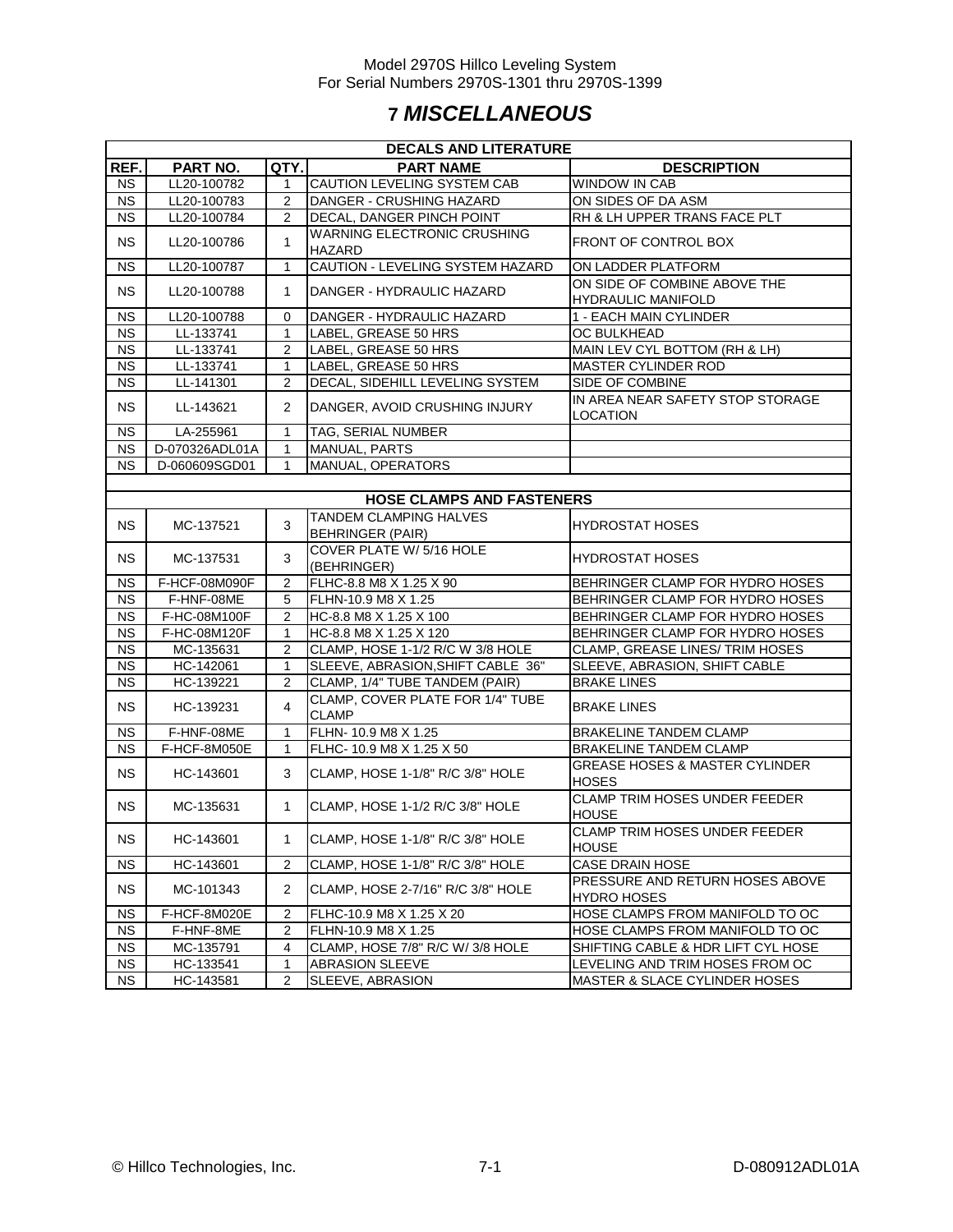### **8** *PART NUMBER INDEX*

| <b>NUMBER</b><br>PART | <b>NUMBER</b><br>PAGE | <b>NUMBER</b><br>PART | NUMBER<br>PAGE              | <b>NUMBER</b><br>PART | <b>NUMBER</b><br>PAGE |
|-----------------------|-----------------------|-----------------------|-----------------------------|-----------------------|-----------------------|
| D-060609SGD01         | $7-1$                 | F-HNF-04C             | $5 - 2$                     | HA-L-4MF6MO           | $6-9$                 |
| D-080912ADL01A        | $7-1$                 | F-HNF-05F             | $6 - 4$                     | HA-L-6FF6MF           | $6-9$                 |
| EC-100557             | $5 - 2$               | F-HNF-08ME            | $\overline{2}$ -4, 3-4, 7-1 | HA-L-6MF6MO           | $6-9$                 |
| EC-100692             | $5 - 2$               | F-HNF-10ME            | $3-4, 6-6$                  | HA-L-6MO6MO           | $6-9$                 |
| EC-138781             | $5 - 2$               | F-HNF-16ME            | $2-4, 3-4$                  | HA-L-8MF8MO           | $6-9, 6-10$           |
| EC-142101             | $5 - 2$               | F-HNF-8ME             | $6-4, 7-1$                  | HA-M-10FF10MF         | $6-9$                 |
| EC-142121             | $5 - 2$               | F-HNF-8MF             | $3 - 4$                     | HA-M-10MF10MO         | $6 - 10$              |
| EC-146481             | $5 - 2$               | F-HNN-06MF            | $3-4$                       | HA-M-16FF16MF         | $6-9$                 |
| F-CB-10M050F          | $2 - 4$               | F-HNN-10MF            | $2 - 4$                     | HA-M-6FF6MF           | $6-9$                 |
| F-CB-16M050E          | $2 - 4$               | F-HNN-8MF             | $3 - 2$                     | HA-NJ-2FN             | $6-9$                 |
| F-FHS-8M030E          | $2 - 4$               | F-HNS-12C             | $3-4$                       | HA-S-12MF10MO         | $6 - 10$              |
| F-FWF-06020           | $3-4$                 | F-HNS-12ME            | $2-4, 3-4$                  | <b>HA-S-12MF12MO</b>  | $6-9$                 |
| F-FWH-10              | $3-4$                 | F-HNS-16ME            | $2 - 4$                     | HA-S-16FF12MF         | $6-9$                 |
| F-HC-06M035E          | $3 - 4$               | F-HNS-8ME             | $\overline{2}$ -4           | HA-S-2FP2MN           | $6-9$                 |
| F-HC-08M100F          | $7 - 1$               | F-HNSF-16ME           | $4 - 2$                     | HA-S-4MF4MO           | $6-9$                 |
| F-HC-08M120F          | $7 - 1$               | F-LW-#10              | $6-4, 6-6$                  | HA-S-6FO10MO          | $6 - 10$              |
| F-HC-10M070E          | $2 - 4$               | F-LW-04               | $5 - 2$                     | HA-S-8FF4MF           | $6-9$                 |
| F-HC-16M050E          | $2 - 4$               | F-LWH-07              | $6 - 2$                     | HA-S-8MF8MO           | $6 - 9$               |
| F-HC-16M110E          | $3-4$                 | F-LWHC-07             | $6 - 2$                     | HA-T-16MF16MO         | $6-9$                 |
| F-HC-16M120E          | $2-4, 3-4$            | F-MB-14NR40           | $2 - 4$                     | HA-T-6MF6MO           | $6 - 10$              |
| F-HC-16M250E          | $4 - 2$               | F-PCT-02X16           | $2 - 4$                     | HA-Y-4MF4MF           | $6-9$                 |
| F-HC5-04C12           | $5 - 2$               | F-PHM-#10C08          | $5 - 2$                     | HC-101264             | $6 - 4$               |
| F-HC8-07C24           | $6 - 2$               | F-PHM-#10C16          | $5 - 2$                     | HC-101843             | $6 - 2$               |
| F-HC8-07C44           | $6 - 2$               | F-PHM-#10C28          | $5 - 2$                     | HC-133541             | $7 - 1$               |
| F-HC8-07C52           | $6 - 2$               | F-PHM-#6C06           | $5 - 2$                     | HC-134201             | $6 - 2$               |
| F-HC8-12C240          | $3 - 4$               | F-PHM-#6C08           | $5 - 2$                     | HC-134911             | $6-2$                 |
| F-HC-8M020E           | $2 - 4$               | F-PHM-04C24           | $5-2$                       | HC-135771             | $6-9$                 |
| F-HCF-05C08           | $6-4, 6-6$            | F-PHM-04C36           | $5 - 2$                     | HC-137891             | $6-2$                 |
| F-HCF-06M016E         | $5 - 2$               | F-SHC-#10C32          | 6-6                         | HC-137901             | $6-2$                 |
| F-HCF-08M035E         | $6-4$                 | F-SHC-#10C52          | 6-4                         | HC-138011             | $6-9$                 |
| F-HCF-08M090F         | $7 - 1$               | F-SHC-04C28           | 6-4                         | HC-138581             | $2-2, 6-2$            |
| F-HCF-10M020E         | $6 - 4$               | F-SHC-07C20           | $6-2$                       | HC-138861             | $6-4$                 |
| F-HCF-10M030E         | 6-6                   | F-SHC-24M080E         | 3-4                         | HC-138901             | $3-2, 6-2$            |
| F-HCF-10M040E         | $3-4$                 | F-SSS-04F04           | $6-2$                       | HC-139161             | $6-2$                 |
| F-HCF-12M035E         | $3 - 4$               | F-UDS-#7X06           | $3-4$                       | HC-139171             | $6-2$                 |
| F-HCF-12M040E         | $2 - 4$               | HA-133131             | $6 - 7$                     | HC-139221             | $7 - 1$               |
| F-HCF-12M040F         | $3 - 4$               | HA-C-6FF              | $6 - 10$                    | HC-139231             | $7 - 1$               |
| F-HCF-16M040E         | $2 - 4$               | HA-E-10MO             | $6 - 10$                    | HC-140312             | $3-2, 6-2$            |
| F-HCF-16M060E         | $4 - 2$               | <b>HA-E-12MO</b>      | $6-9$                       | HC-140341             | $3-2, 6-2$            |
| F-HCF-16M070E         | $4 - 2$               | HA-E-8MO              | $6-9$                       | HC-140361             | $6-2$                 |
| F-HCF-8M020E          | $2 - 4$               | HA-K-6MF6MO           | $6-9$                       | HC-140411             | $6-4$                 |
| F-HCF-8M020E          | $3-4, 7-1$            | HA-L-10FF10MF         | $6-9$                       | HC-141281             | $6 - 2$               |
| F-HCF-8M020F          | 3-4                   | HA-L-12MF10MO         | $6 - 10$                    | HC-142061             | 7-1                   |
| F-HCF-8M050E          | $7-1$                 | HA-L-12MF12MO         | $6-9$                       | HC-142451             | $6-2$                 |
| F-HN-#10C             | $5-2$                 | HA-L-12MF16MO         | $6-9$                       | HC-142991             | 6-4                   |
| <b>F-HN8-07C</b>      | $6-2$                 | HA-L-16MF16MO         | $6-9, 6-10$                 | HC-143001             | 6-4                   |
| <b>F-HNF-#10C</b>     | $5-2$                 | HA-L-2FP2MP           | $6-9$                       | HC-143011             | $6-6$                 |
| F-HNF-#6C             | $5-2$                 | HA-L-4MF4MO           | $6-9, 6-10$                 | HC-143071             | $6-4$                 |

© Hillco Technologies, Inc. 69-1 2009 12ADL01A